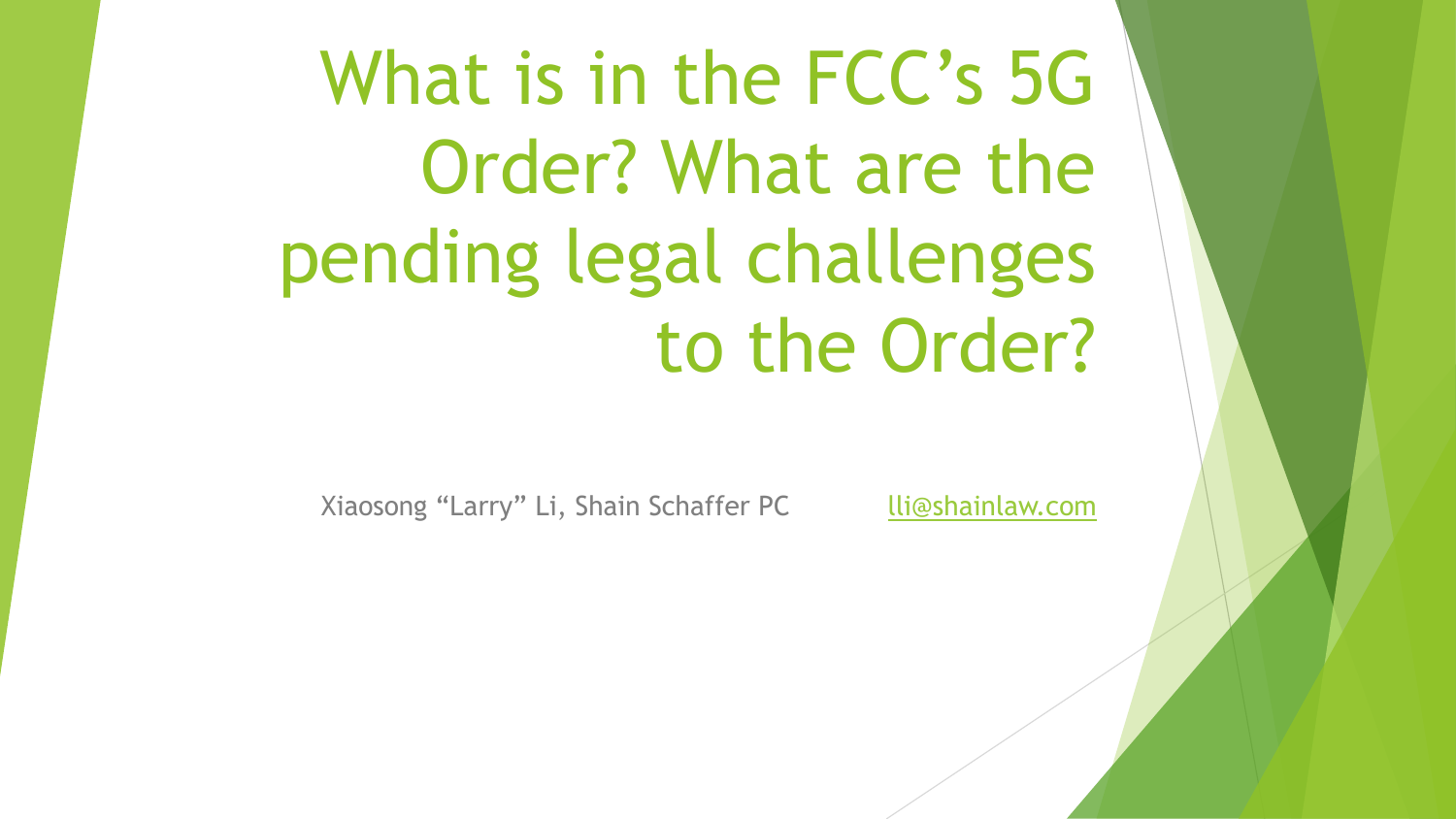# Quick Summary of the Order Three Sets of Requirements

- The FCC Order, among others, limits **fees** local governments may assess on telecommunications carriers for the placement, construction or co-location of new wireless service facilities.
- It also preempts state and local **non-fee** requirements related to the deployment of 5G wireless infrastructure.
- It also sets time frames (or "**shot clocks**") for municipalities to review 5G infrastructure applications.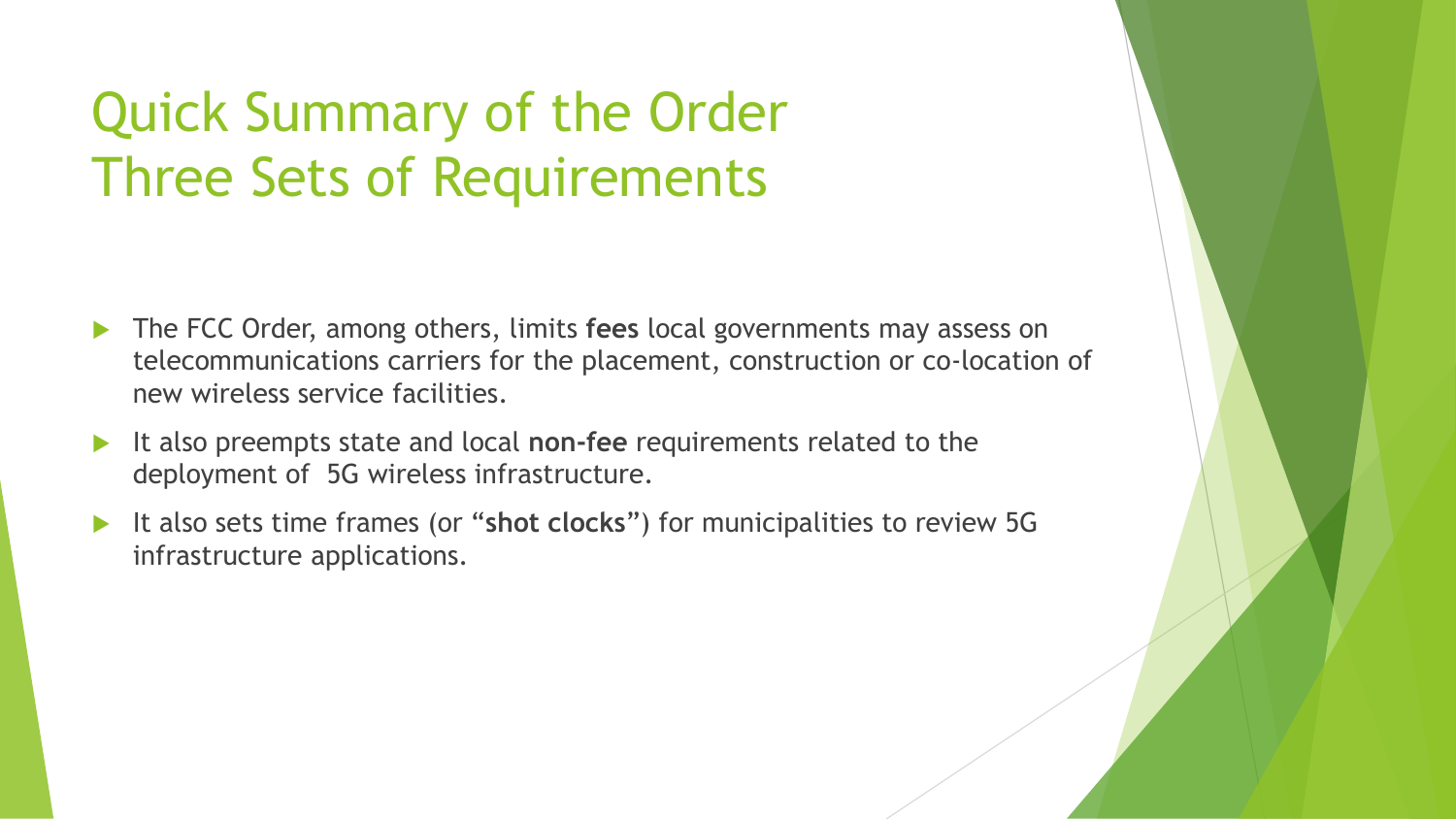#### Preemption Material Inhibition v. Effective Prohibition

- According to the FCC, the Telecommunication Act's two relevant preemption provisions: Sections 253 and 332(c)(7), preempt state and local requirements that "prohibit or have the effect of prohibiting the ability of any entity" to provide "telecommunications" or "personal wireless services."
- The Order interprets these provisions as imposing a "material inhibition" standard, concluding that a law "ha[s] the effect of prohibiting" a telecommunications entity from providing service if it "**materially limits or inhibits** the ability of any competitor or potential competitor to compete in a fair and balanced legal and regulatory environment."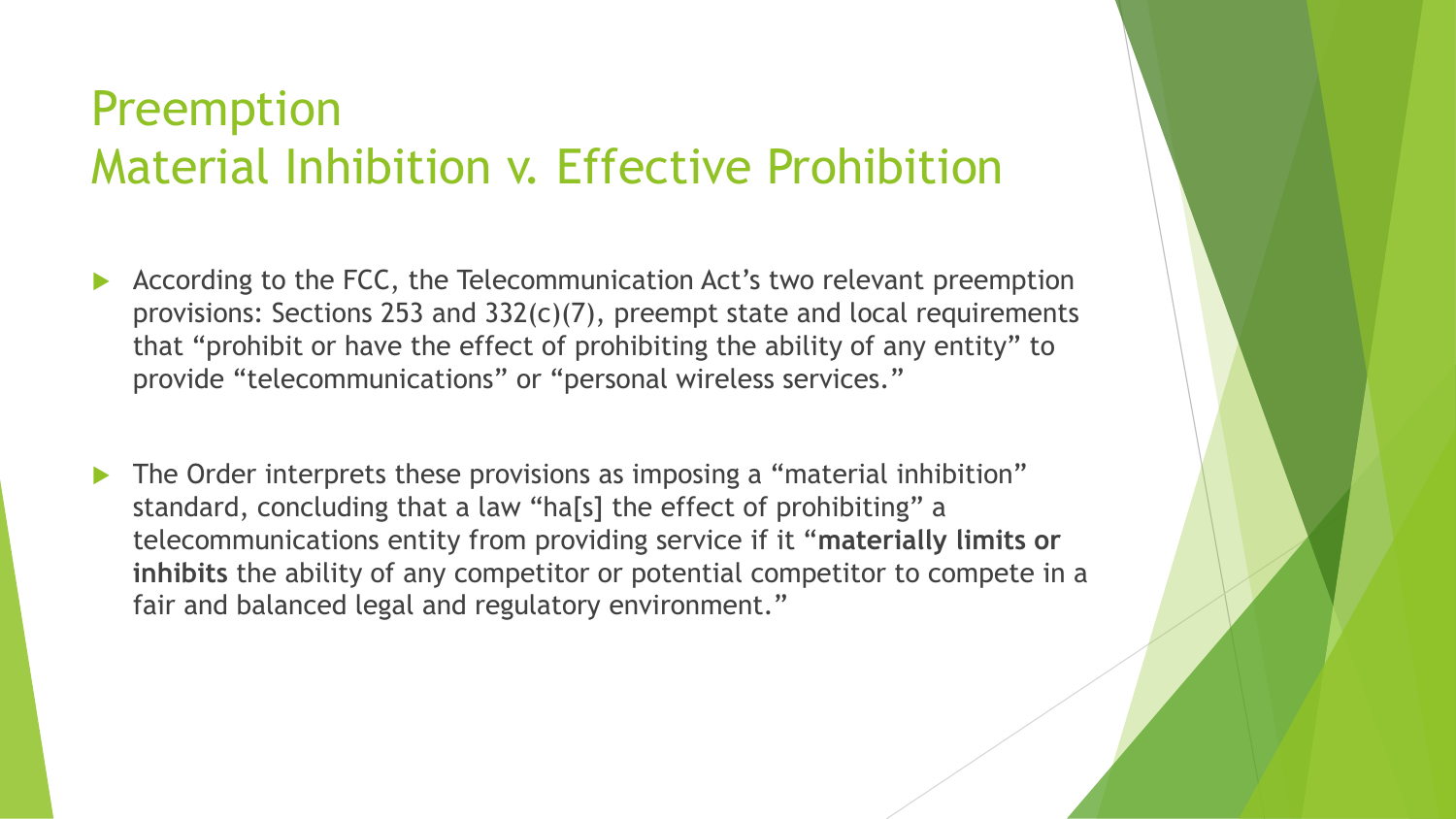## Preemption (continued)

- The Order notes that this "material inhibition" standard was first adopted in the FCC's 1997 California Payphone decision and is consistent with decisions of the First, Second, and Tenth Circuit Courts of Appeals.
- The Order acknowledges that some courts have read the preemption provisions as requiring evidence of **a "coverage gap" or "an existing or complete inability** to offer a telecommunications service." However, the Order rejects these alternative interpretations, reasoning that the "'effectively prohibit' language must have some meaning independent of the 'prohibit' language."
- Issues related to the FCC's authority to be resolved by pending litigation.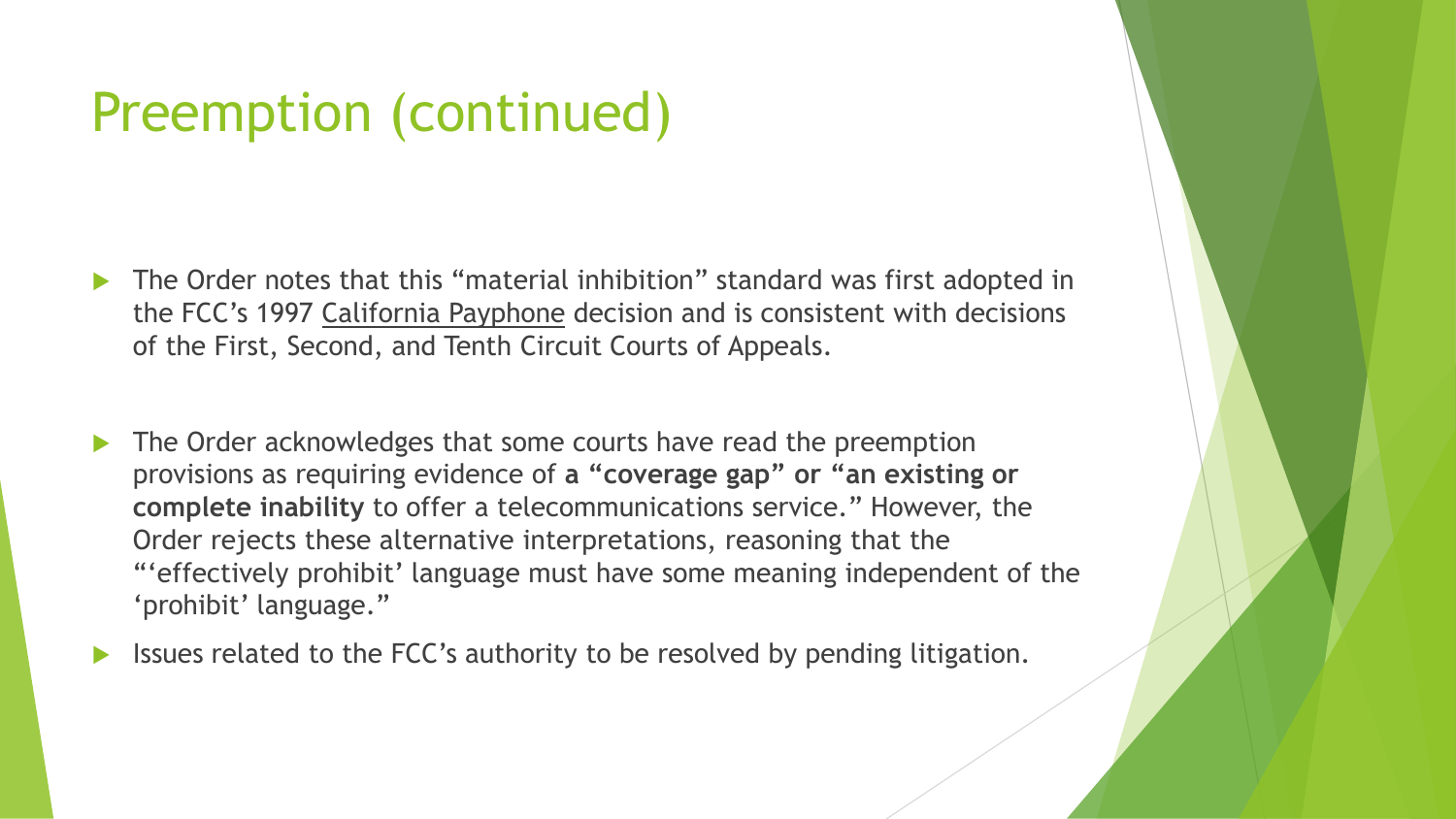#### Fee Requirements

 Right-of-way ("ROW")access fees, and fees for the use of government property in the ROW, such as light poles, traffic lights, utility poles, and other similar property suitable for hosting Small Wireless Facilities, as well as application or review fees and similar fees imposed by a state or local government as part of their regulation of the deployment of Small Wireless Facilities inside and outside the ROW, violate Sections 253 or 332(c)(7) unless the three-part test is satisfied.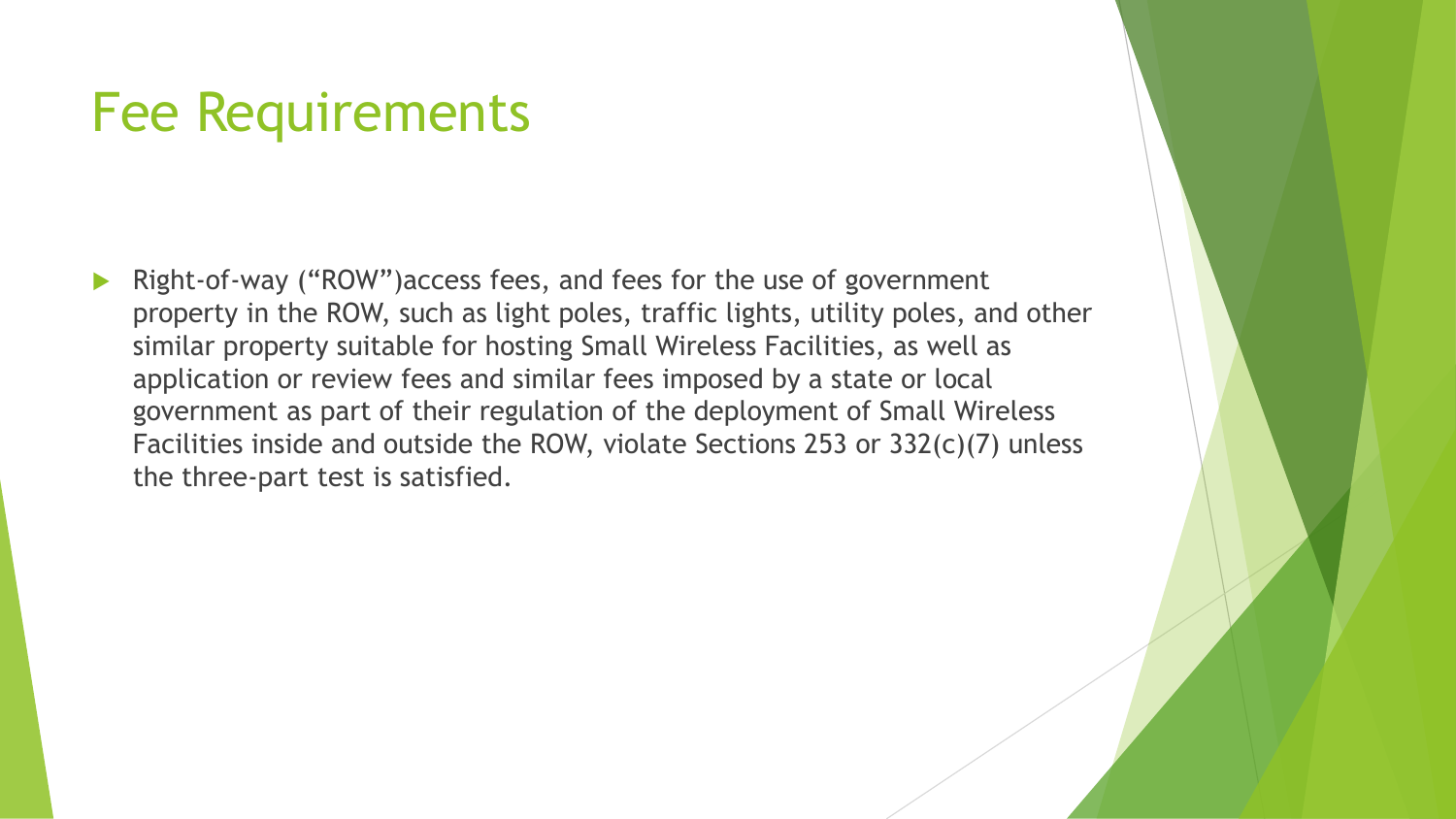## **Three-part test for fees**

- State or local fees charged to mobile service providers for deploying small cell sites violate Sections 253 and 332(c)(7) unless they:
- (1) are a reasonable approximation of the state or local government's costs,

(2) only factor in costs that are "objectively reasonable," and

(3) are no higher than fees charged to similarly situated competitors.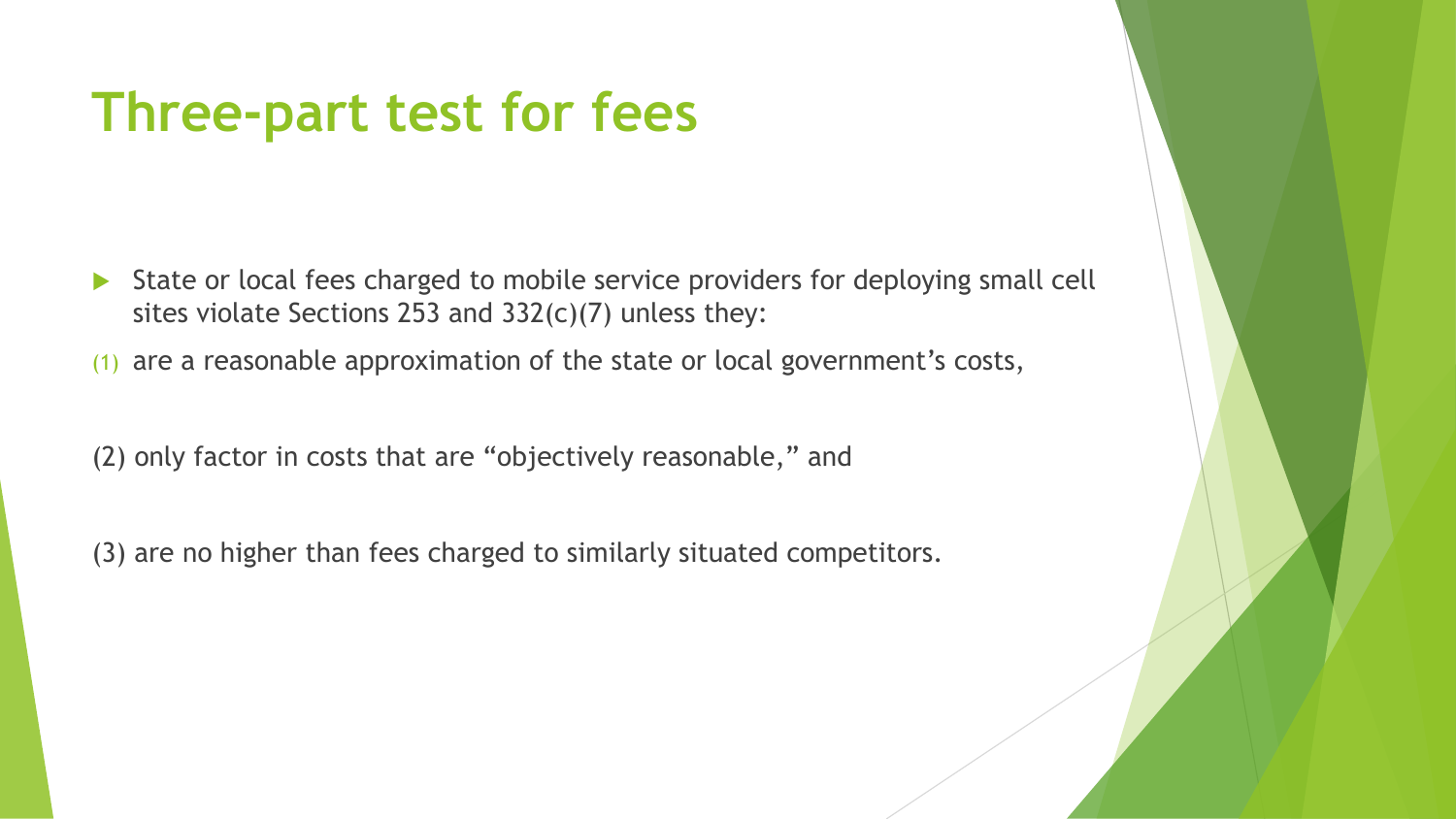# **Safe harbor and presumptivelypermitted fees**

The Order identifies specific fee limits that are presumptively allowed under Sections 253 and 332(c)(7).

- For non-recurring fees, such as up-front applications for small cell site installations, municipalities may charge up to \$500, subject to certain exceptions.
- For recurring fees, such as access fees, municipalities may charge up to \$270 per year. Fees within these limits presumptively comply with Sections 253 and 332.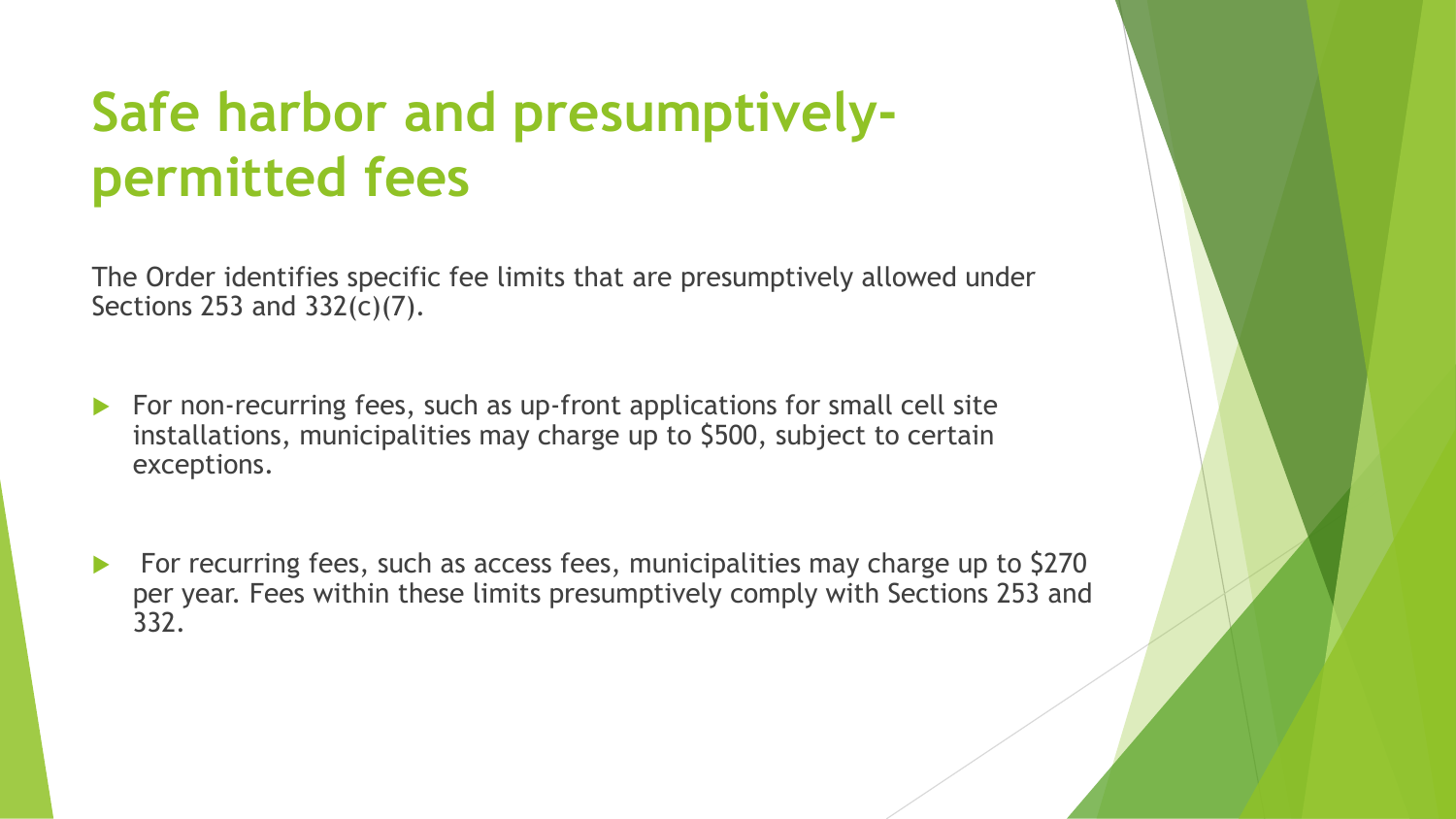## **Fees-Exception**

- **Municipalities may charge fees above these amounts by** showing that they nonetheless comply with the three-part test due to local cost variances.
- If a city is providing not just the right to place antennas on city-owned poles, but ancillary facilities or services (such as access to electricity, existing underground ducts and underground casements at each pole), the FCC fee "guidelines" do not apply.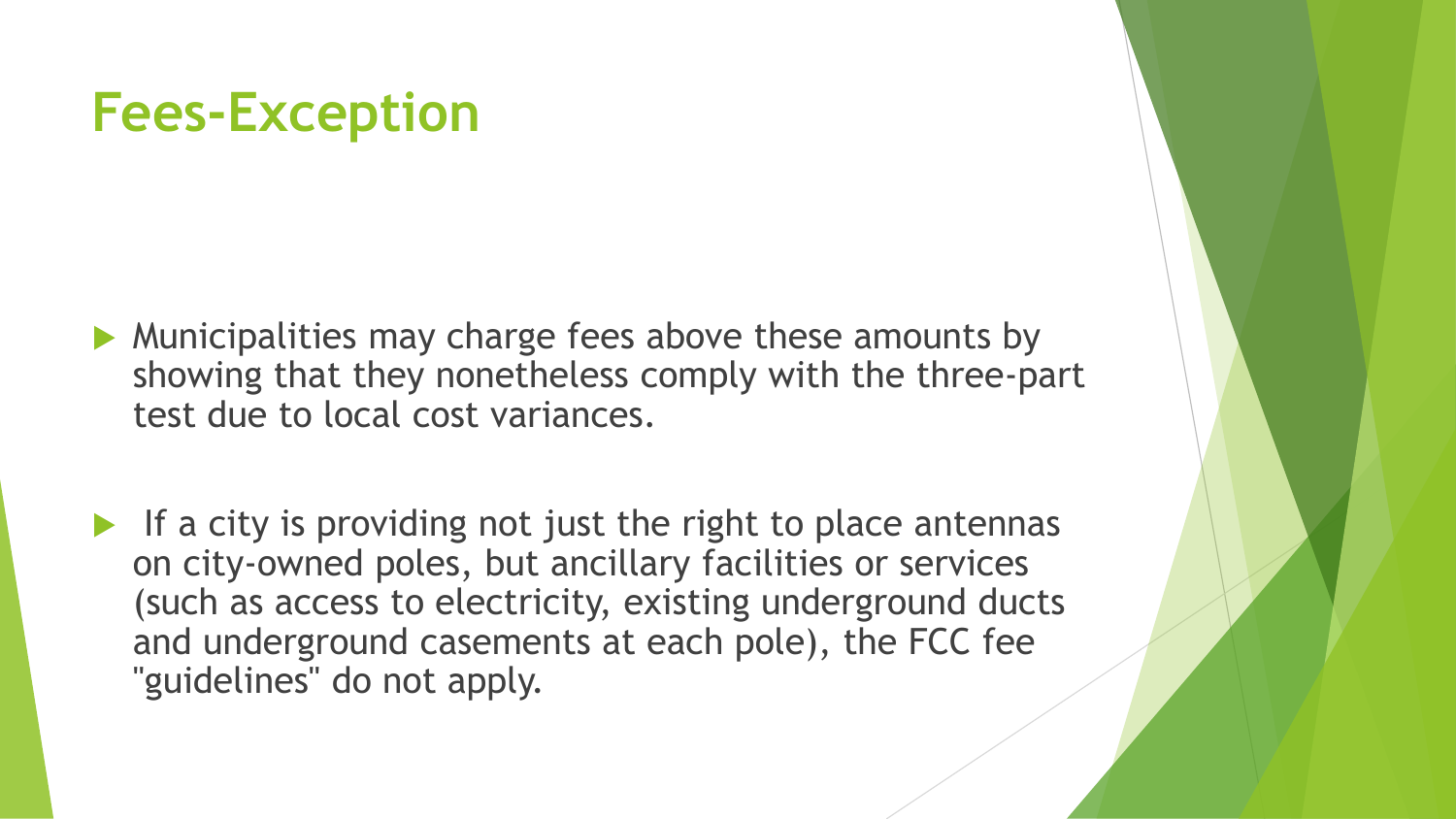## **Three types of non-fee requirements**

- In addition to fees, the Order applies the "materially inhibits" standard to three types of non-fee requirements.
- Specifically, it addresses state and local laws imposing
- **aesthetic requirements,**
- **undergrounding requirements** (i.e., laws mandating that wireless infrastructure be deployed underground),
- **minimum spacing requirements** (i.e., laws requiring wireless facilities be a certain minimum distance apart from each other).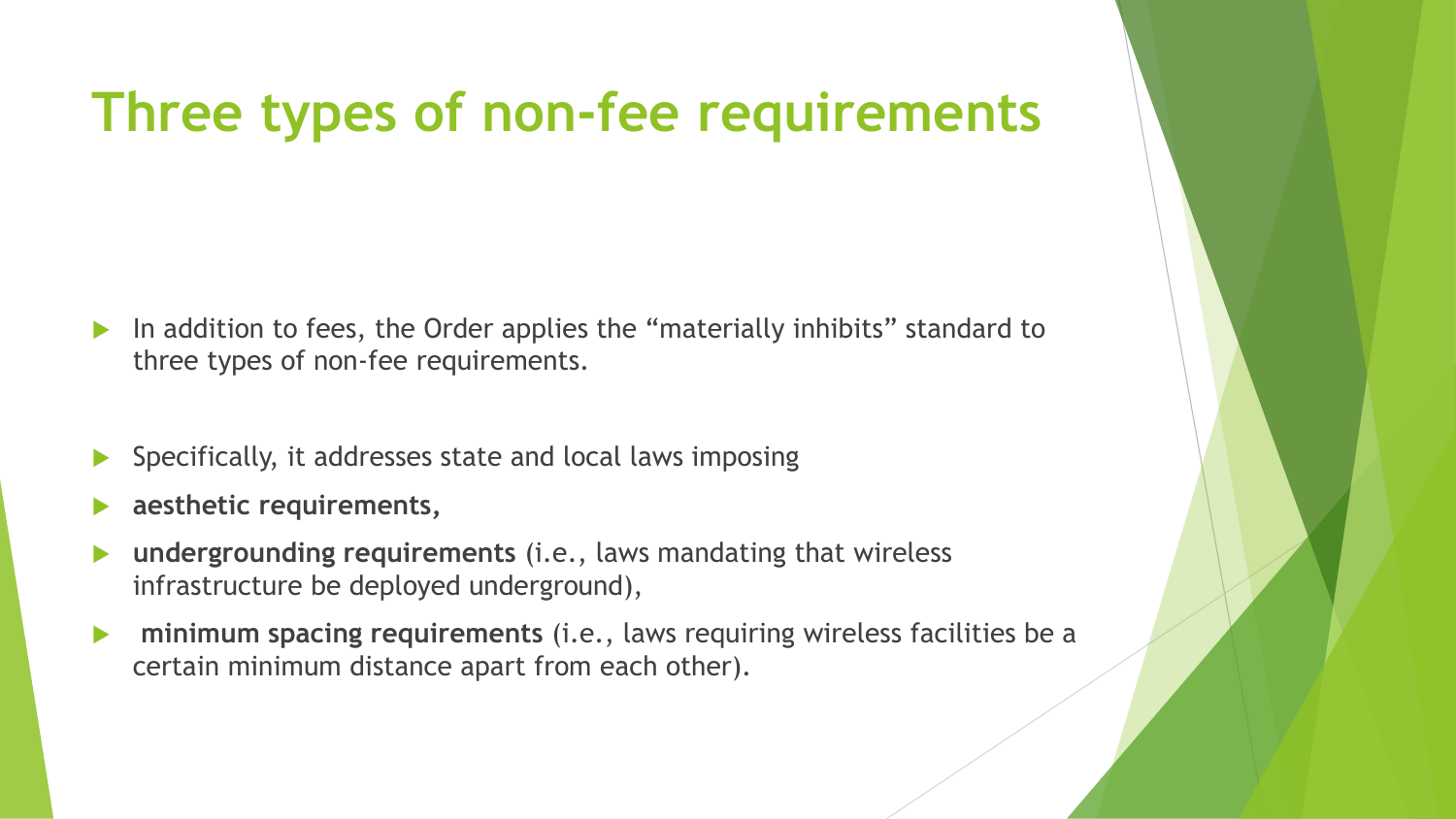# **A three-part test for non-fee requirements**

- The Order articulates a three-part test for evaluating these restrictions.
- According to the Order, such non-fee requirements are not preempted if they are:
- (1) reasonable,

 (2) no more burdensome than those applied to other types of infrastructure deployments, and

(3) objective and published in advance.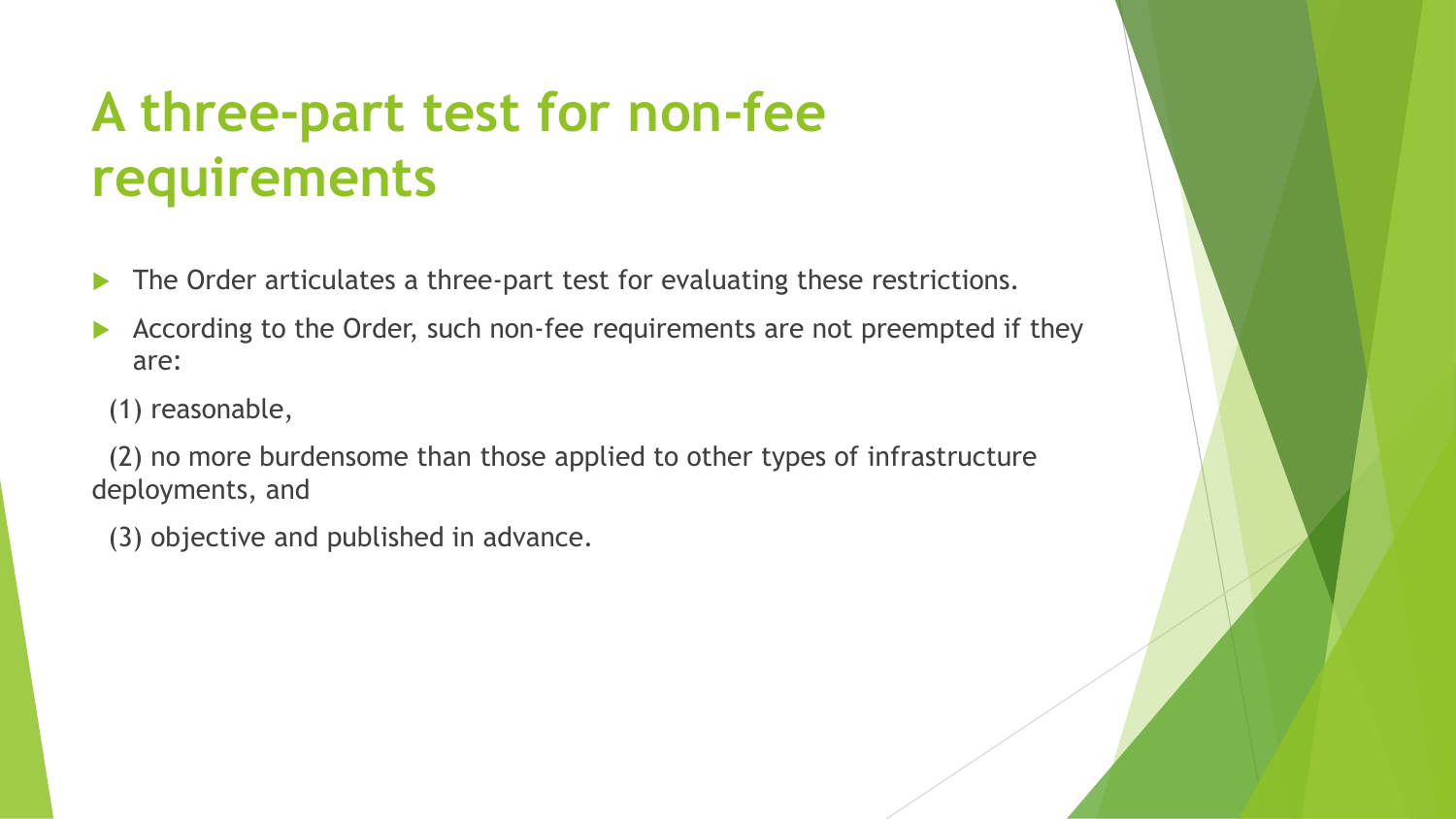## **Aesthetic requirements**

In order to establish that they are reasonable and reasonably directed to avoiding aesthetic harms, aesthetic requirements must be

- **1) objective**—i.e., they must incorporate clearly-defined and ascertainable standards, applied in a principled manner—and
- **2) must be published in advance.**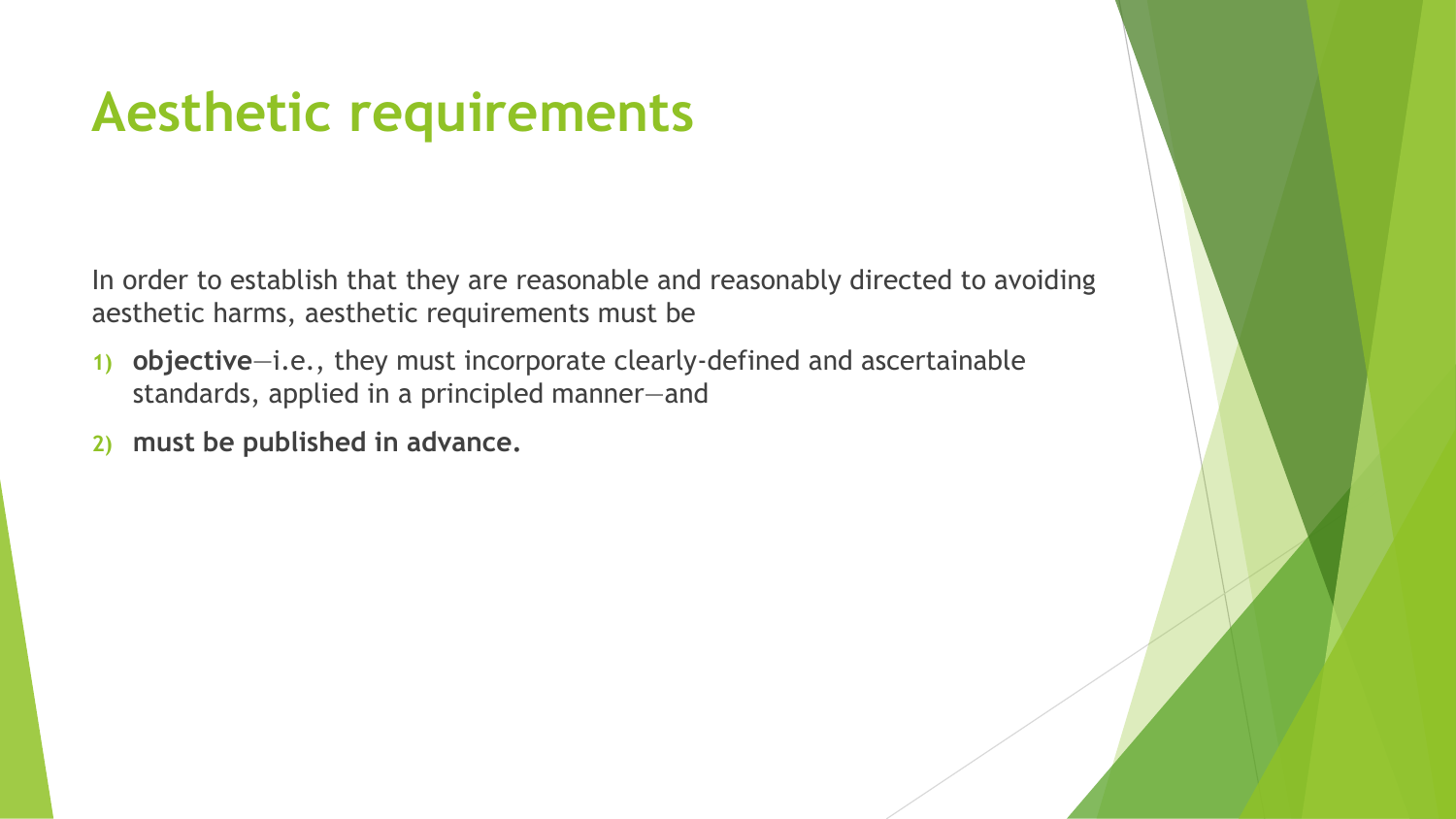# **Undergrounding requirements**

- The three-part test for non-fee requirements applies.
- However, laws requiring **all wireless facilities** be deployed underground would amount to an "effective prohibition," given the "propagation characteristics of wireless signals." Such local laws are all preempted.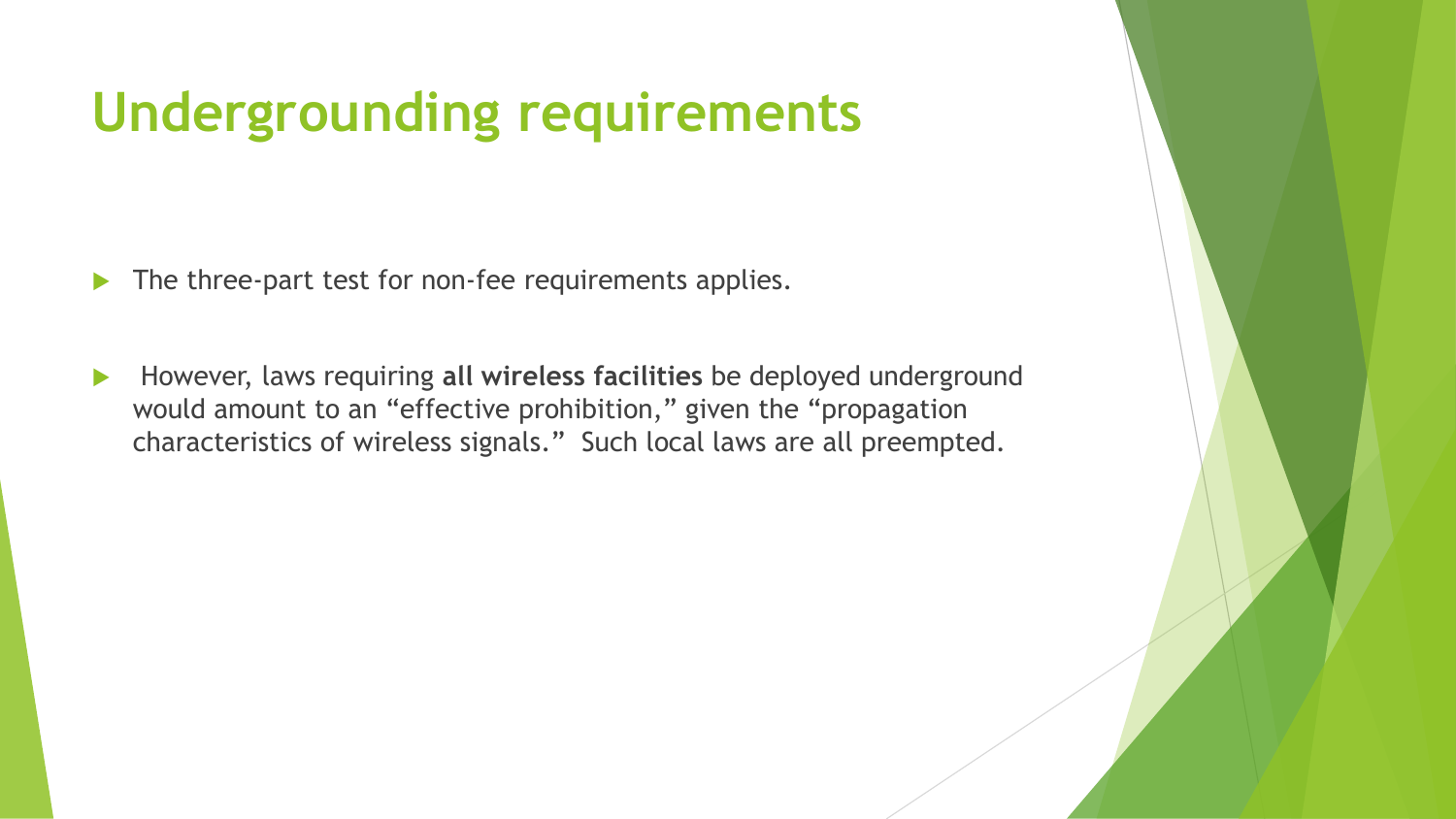## **Minimum Spacing Requirements**

- Municipal requirements regarding the spacing of wireless installations—i.e., mandating that facilities be sited at least 100, 500, 1,000 feet, or some other minimum distance, away from other facilities to avoid excessive overhead "clutter" that would be visible from public areas.
- While some such requirements may violate 253(a), others may be reasonable aesthetic requirements.
- A municipality could NOT reasonably promulgate a new minimum spacing requirement that, in effect, prevents a provider from replacing its preexisting facilities or collocating new equipment on a structure already in use.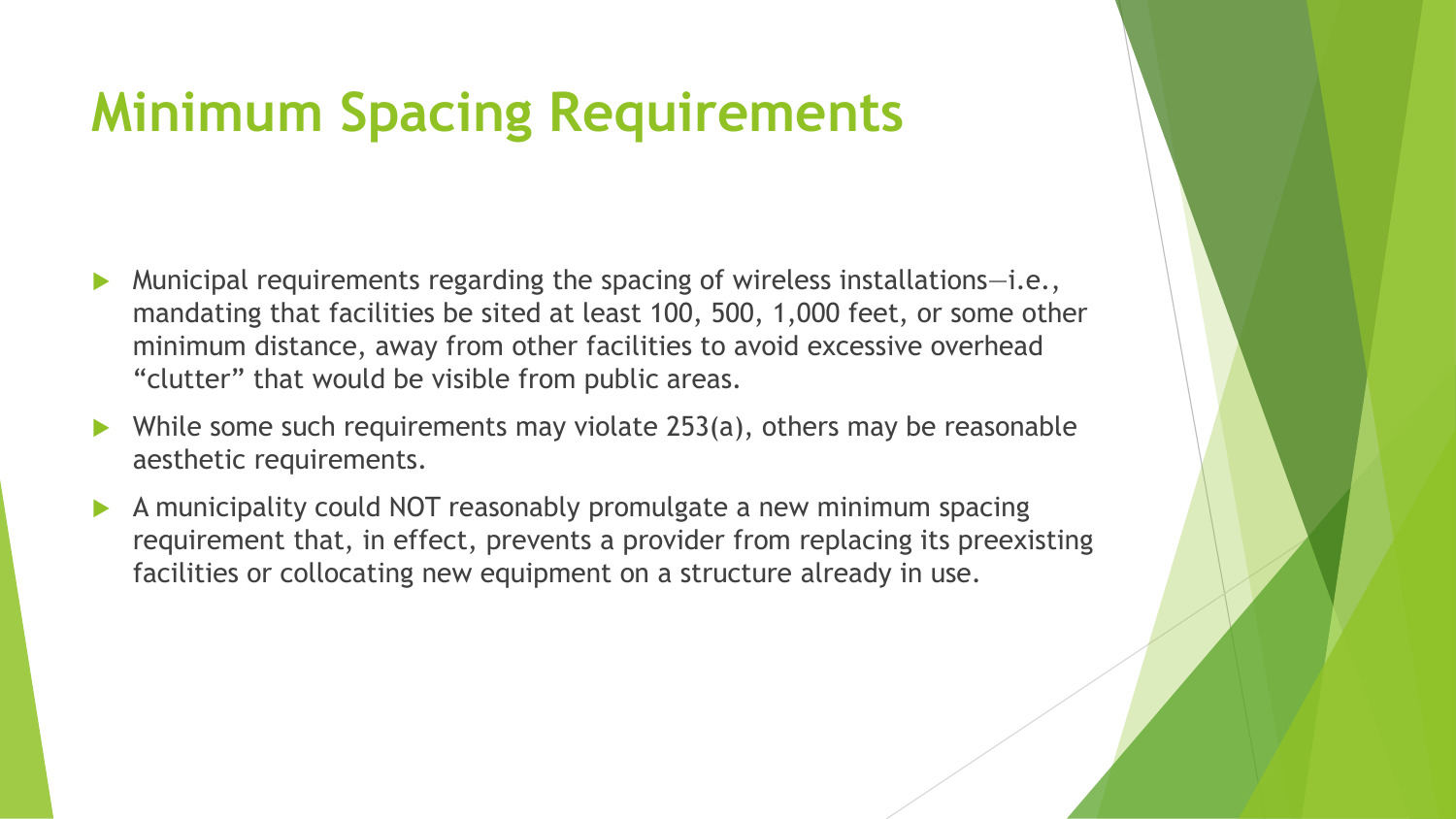# **Shot Clocks**

- The other main component of the Order sets time frames governing how quickly municipalities must review applications for installing small cell sites.
- Inder these shot clocks, state and local governments must approve or deny applications within 60 or 90 days, depending on whether the installation will be on an existing structure or new structure.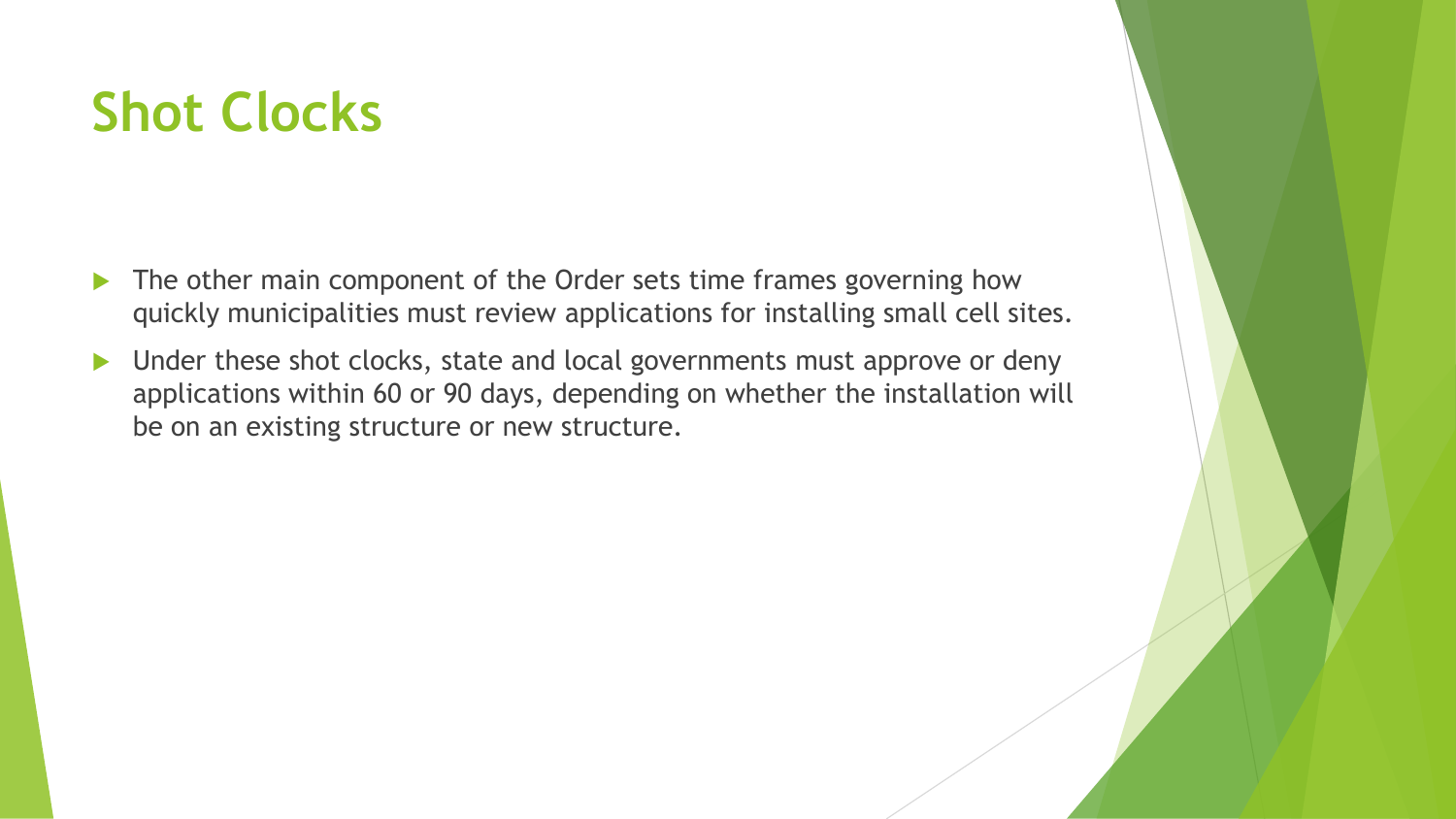## **Batched Applications**

- Due to the nature of 5G deployment- large numbers of SCFs covering a particular area – the FCC anticipates that some applicants will submit **"batched" applications**: multiple separate applications filed at the same time, each for one or more sites or a single application covering multiple sites.
- **T**he shot clock that applies to the batch is the same as one that would apply had the applicant submitted individual applications.
- Should an applicant file a single application for a batch that includes both collocated and new construction of Small Wireless Facilities, the longer 90 day shot clock will apply, to ensure that the siting authority has adequate time to review the new construction sites.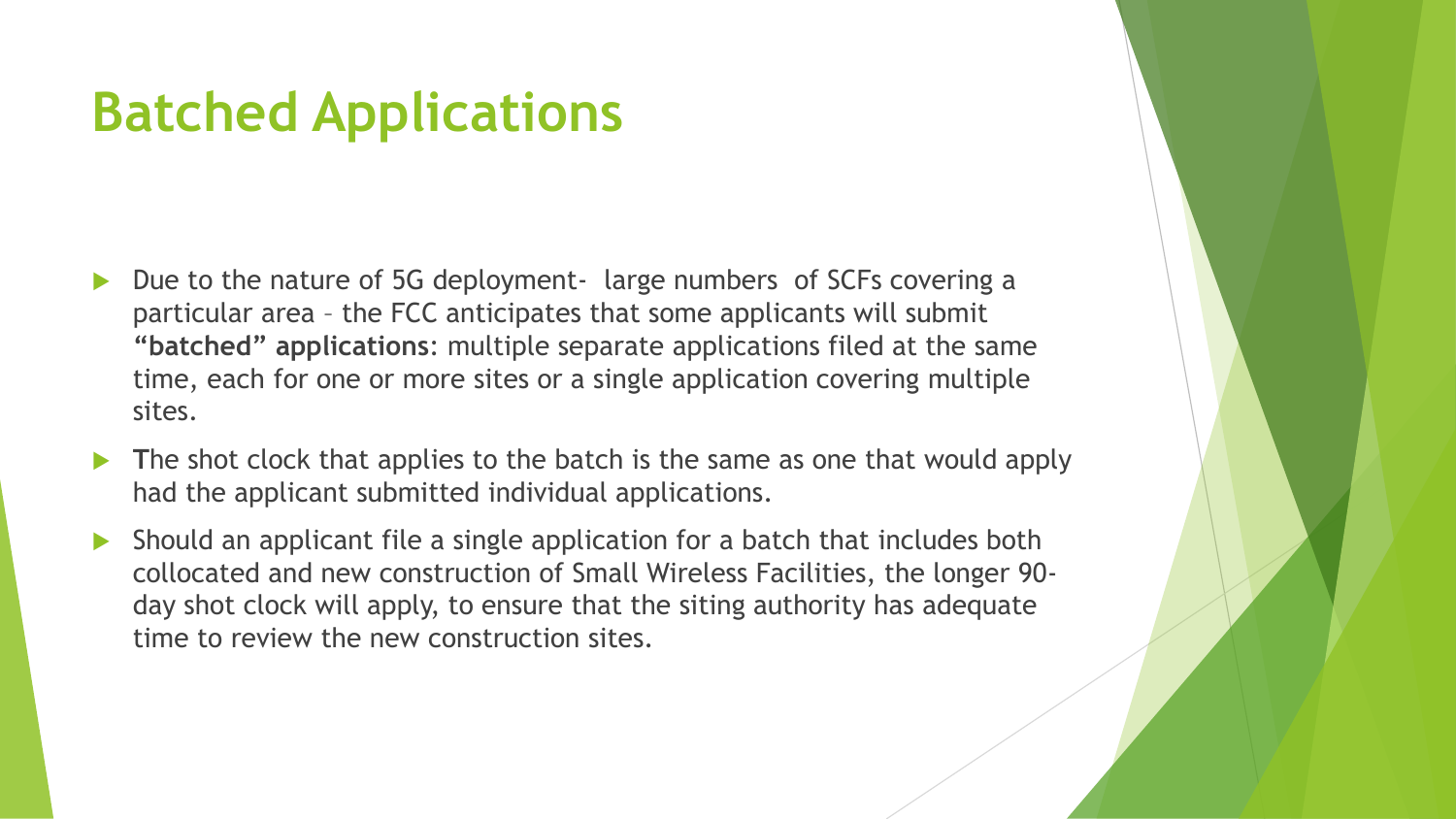## **No "deemed granted" remedy**

- The FCC declined, however, to adopt a "deemed granted" remedy, which would automatically deem an application granted whenever the locality fails to rule on it within the shot clock periods.
- The Order explains that in situations where a jurisdiction misses the shot clock deadline, the applicant should, in most cases, be able to obtain expedited relief in court under Section 332(c)(7), which directs courts to decide suits brought by any adversely affected person on an "expedited basis."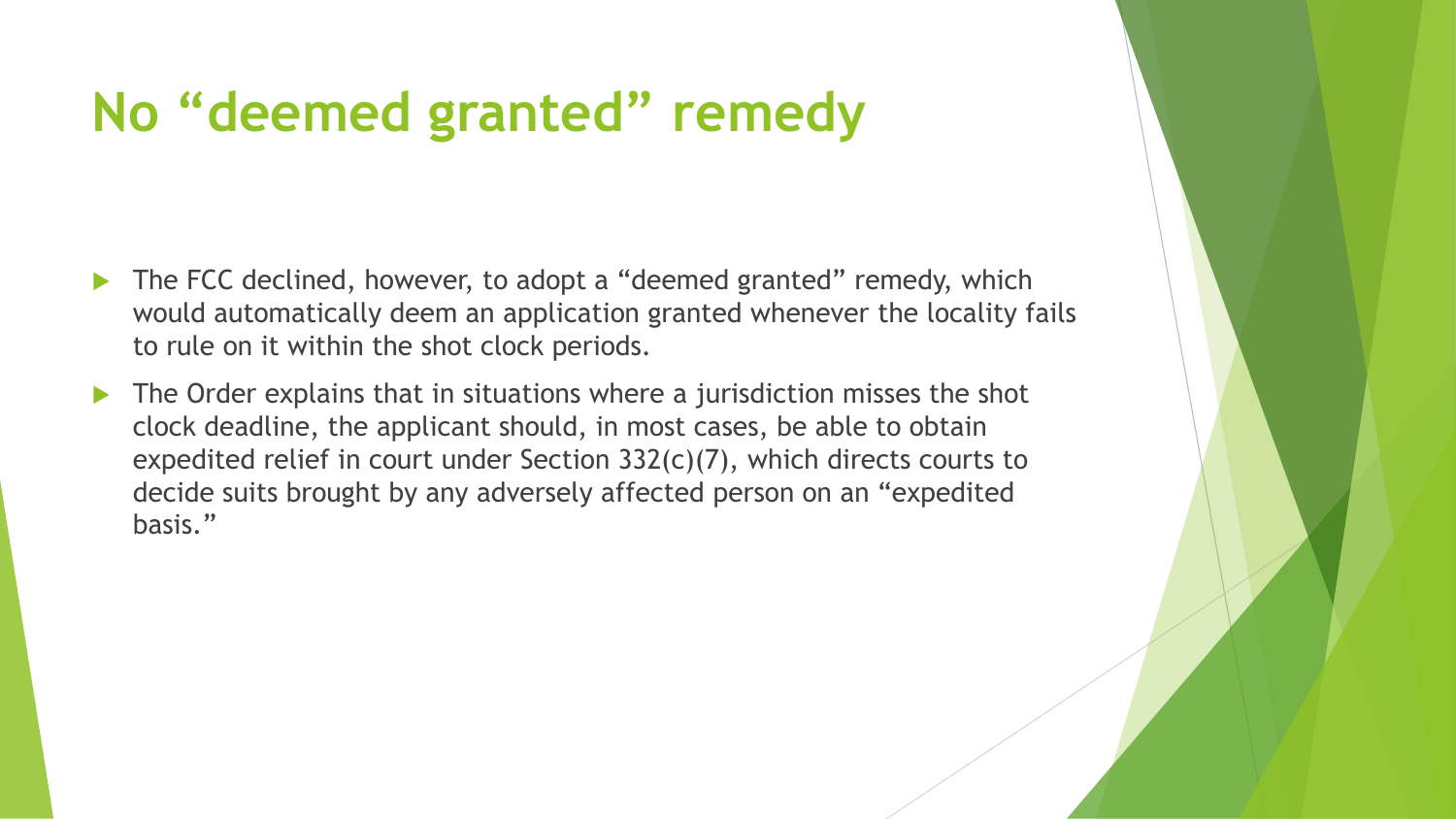# **No "deemed granted" remedy (2)**

- Some carriers sued to challenge the FCC's approach.
- However, the FCC's real concern, as admitted, is that local governments might reject the applications to avoid the shot clock deadline.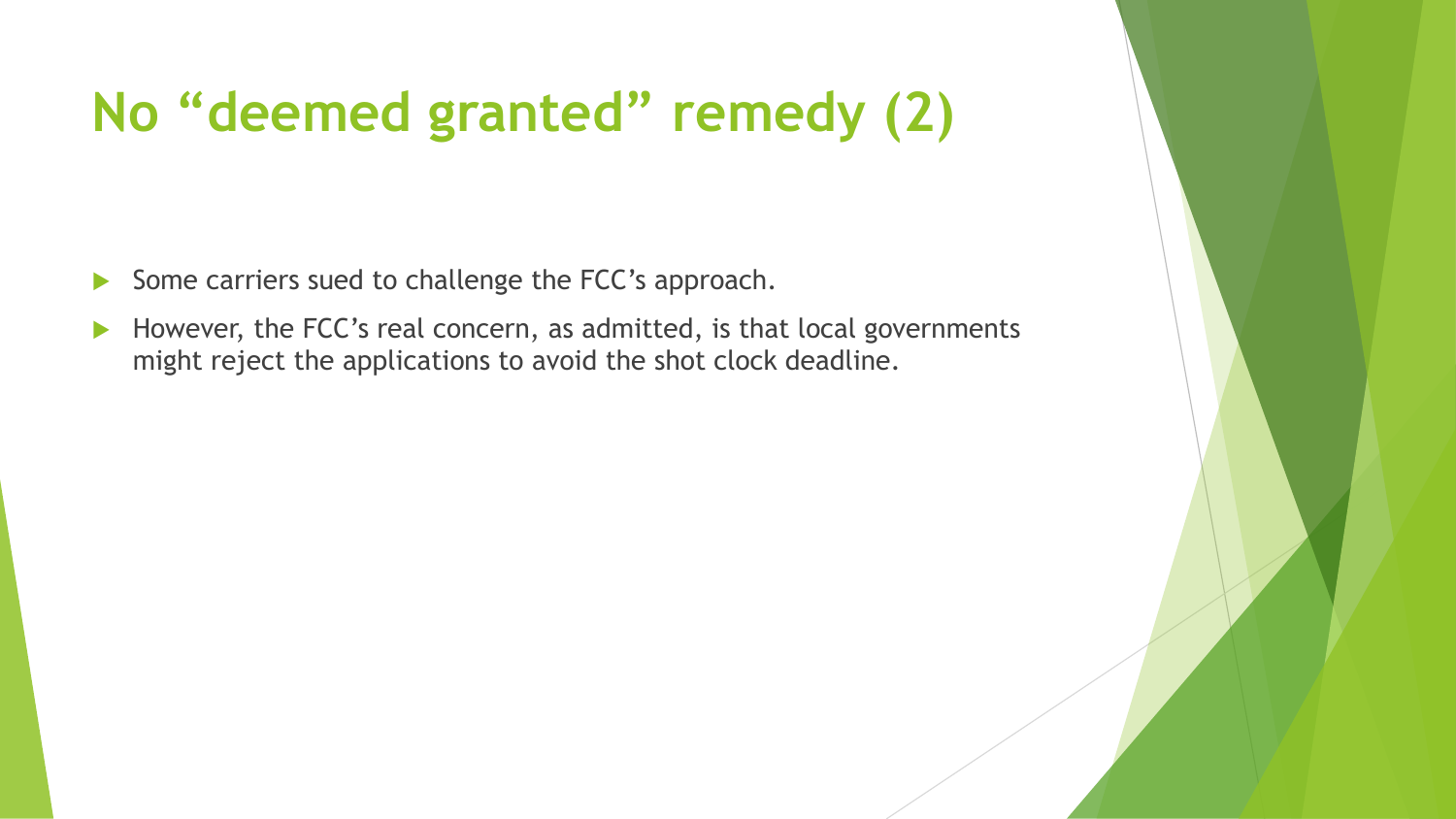# **Codification of Section 332 Shot Clocks**

- ▶ The FCC retains the existing 90-day shot clock for collocations not involving Small Wireless Facilities.
- The Order also codifies the existing 150-day shot clock for new construction applications that are not for Small Wireless Facilities.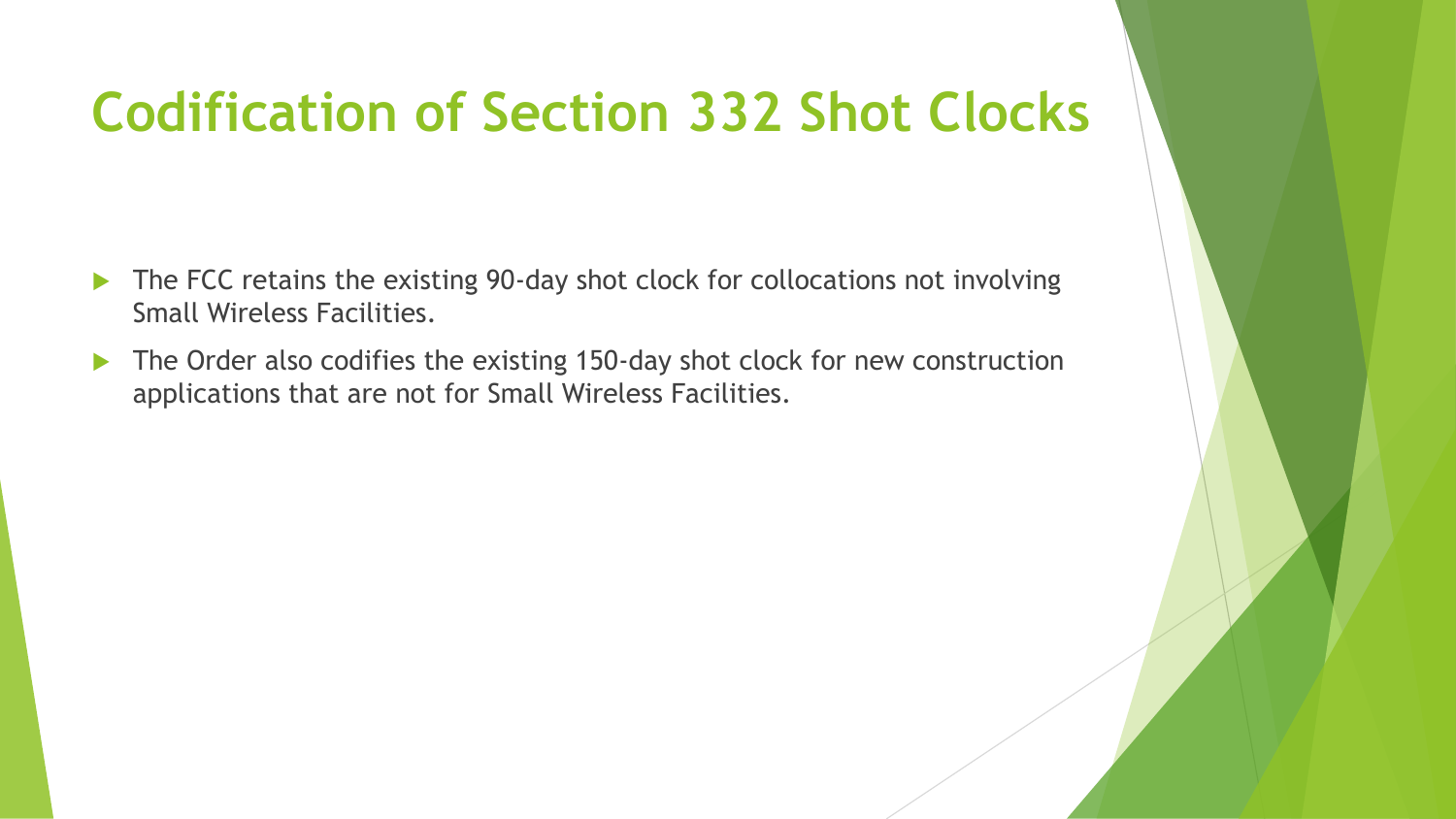# **Collocations on Structures Not Previously Zoned for Wireless Use**

- The Order clarifies that for purposes of the Section 332 shot clocks, attachment of facilities to existing structures constitutes collocation, regardless of whether the structure or the location has previously been zoned for wireless facilities.
- A reduced shot clock thus applies to sites that have never been approved by the local government as suitable for wireless facility deployment.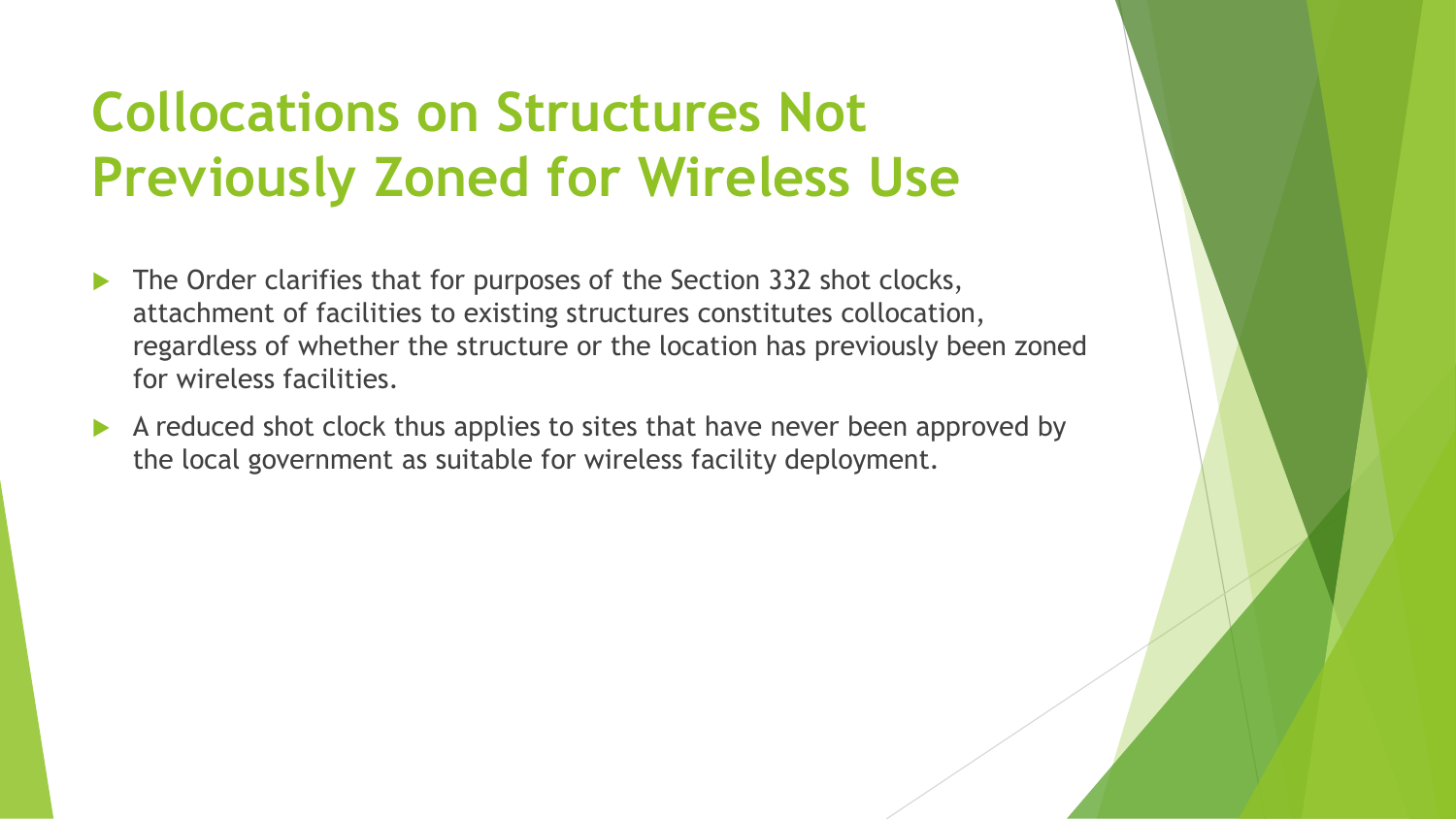# **When Shot Clocks Start and Incomplete Applications**

- ▶ For Small Wireless Facilities applications, the siting authority has 10 days from the submission of the application to determine whether the application is incomplete.
- The shot clock then resets once the applicant submits the supplemental information requested by the siting authority.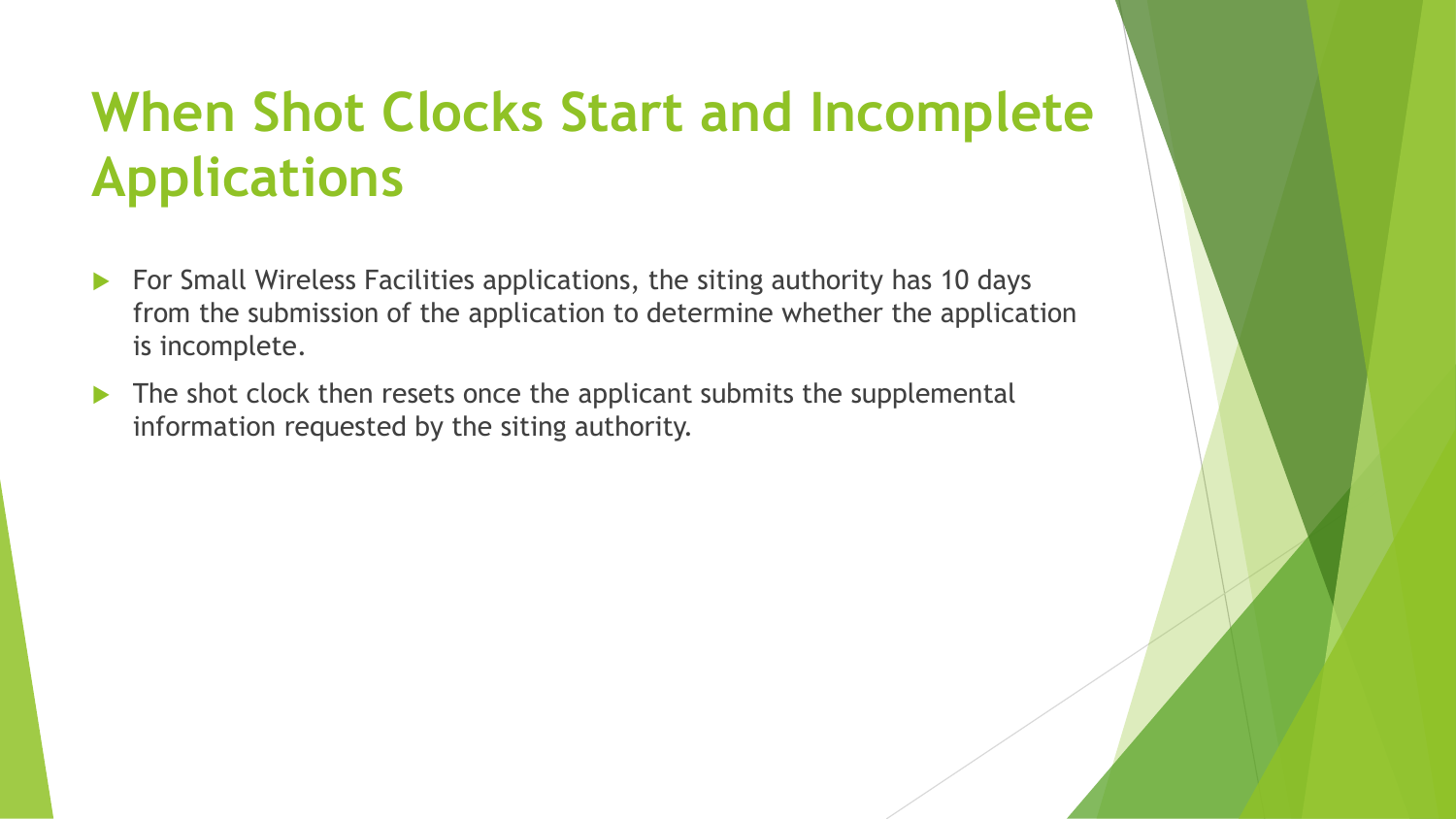## **All relevant permits subject to the shot clock**

- Multiple authorizations may be required before a deployment is allowed to move forward.
- For instance, a municipality may require a zoning permit, a building permit, an electrical permit, a road closure permit, and an architectural or engineering permit for an applicant to place, construct, or modify its proposed personal wireless service facilities.
- All of these permits are subject to Section 332's requirement to act within a reasonable period of time, and thus all are subject to the shot clocks the FCC adopts or codifies in the Order.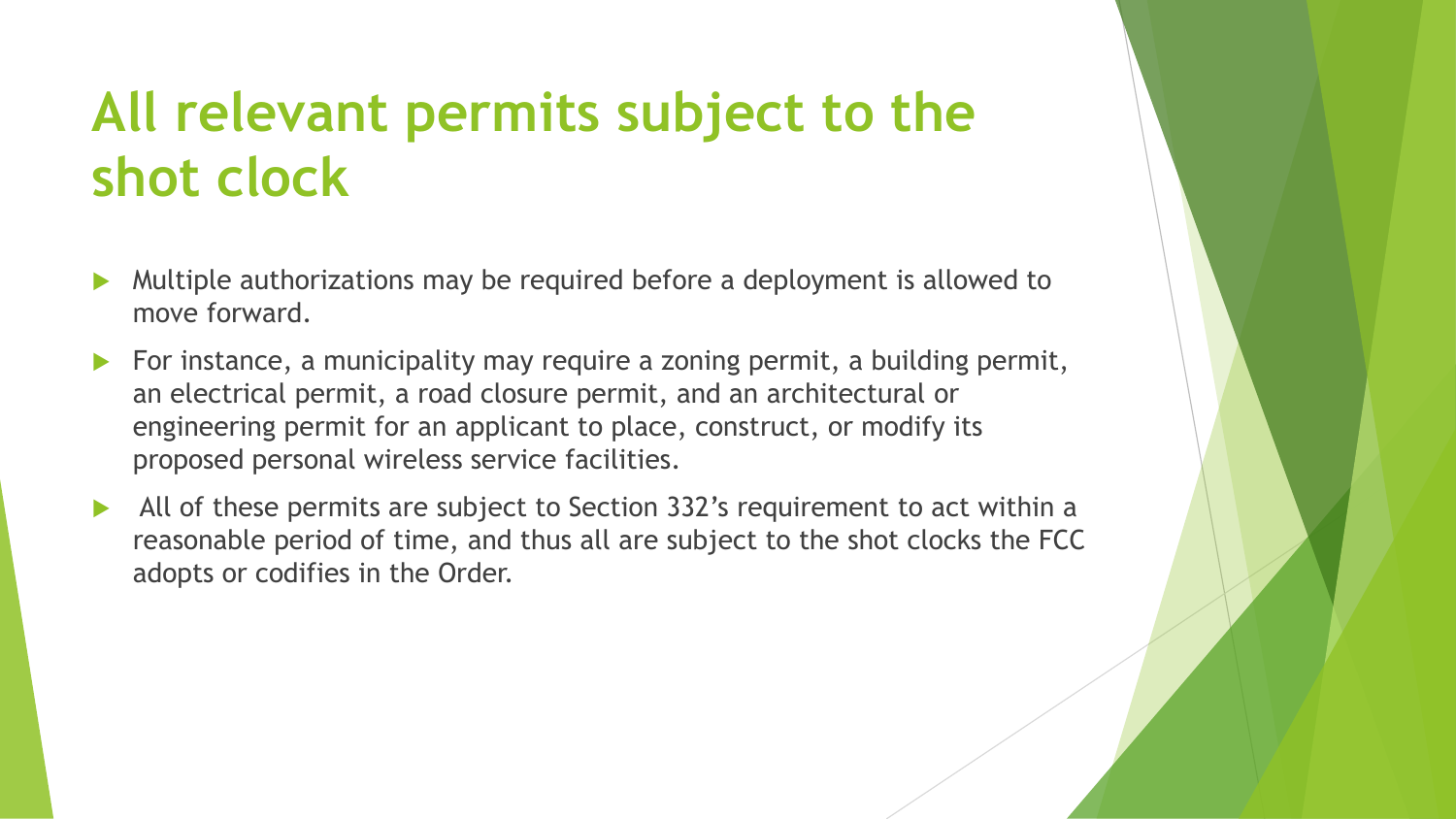#### **Mandatory pre-application procedures and requirements** (**pre-approval review**) do not toll the shot clocks.

- If an applicant proffers an application, but a state or municipality refuses to accept it until a pre-application review has been completed, the shot clock begins to run when the application is proffered.
- In other words, the request is "duly filed" at that time, notwithstanding the municipality's refusal to accept it.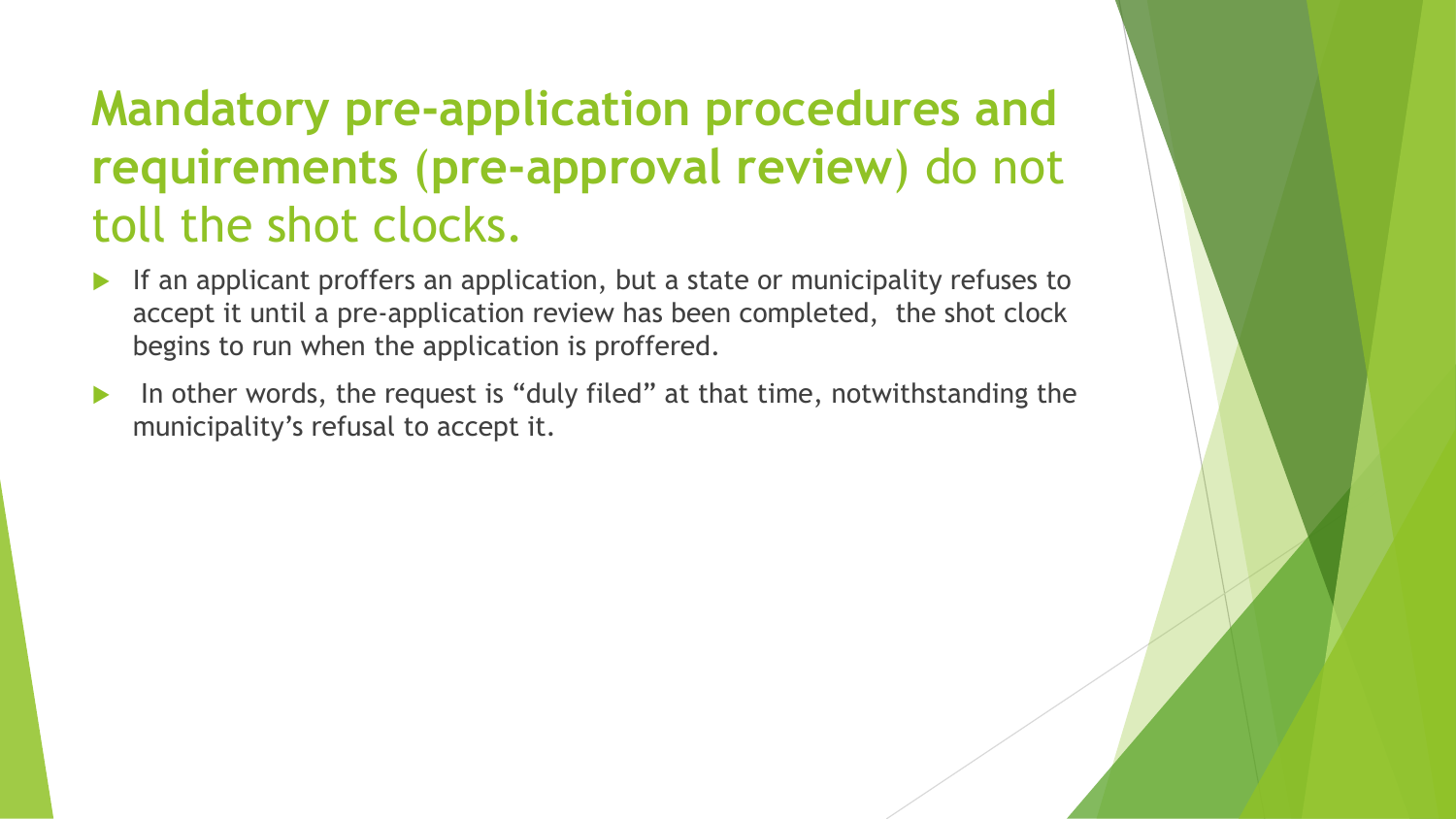#### **Legal Challenges to the validity of the Order**

- On October 24, 2018, about a month after the FCC approved the Order, a number of municipalities filed petitions for review in the Ninth Circuit. These petitions generally allege that the Order exceeds the FCC's statutory authority, is arbitrary and capricious and an abuse of discretion, and is otherwise contrary to law.
- Shortly thereafter, several mobile service providers (including AT&T, Verizon, and Sprint) also filed petitions for review in various federal appellate courts, alleging that the FCC's failure to adopt a "deemed granted" remedy was "arbitrary and capricious."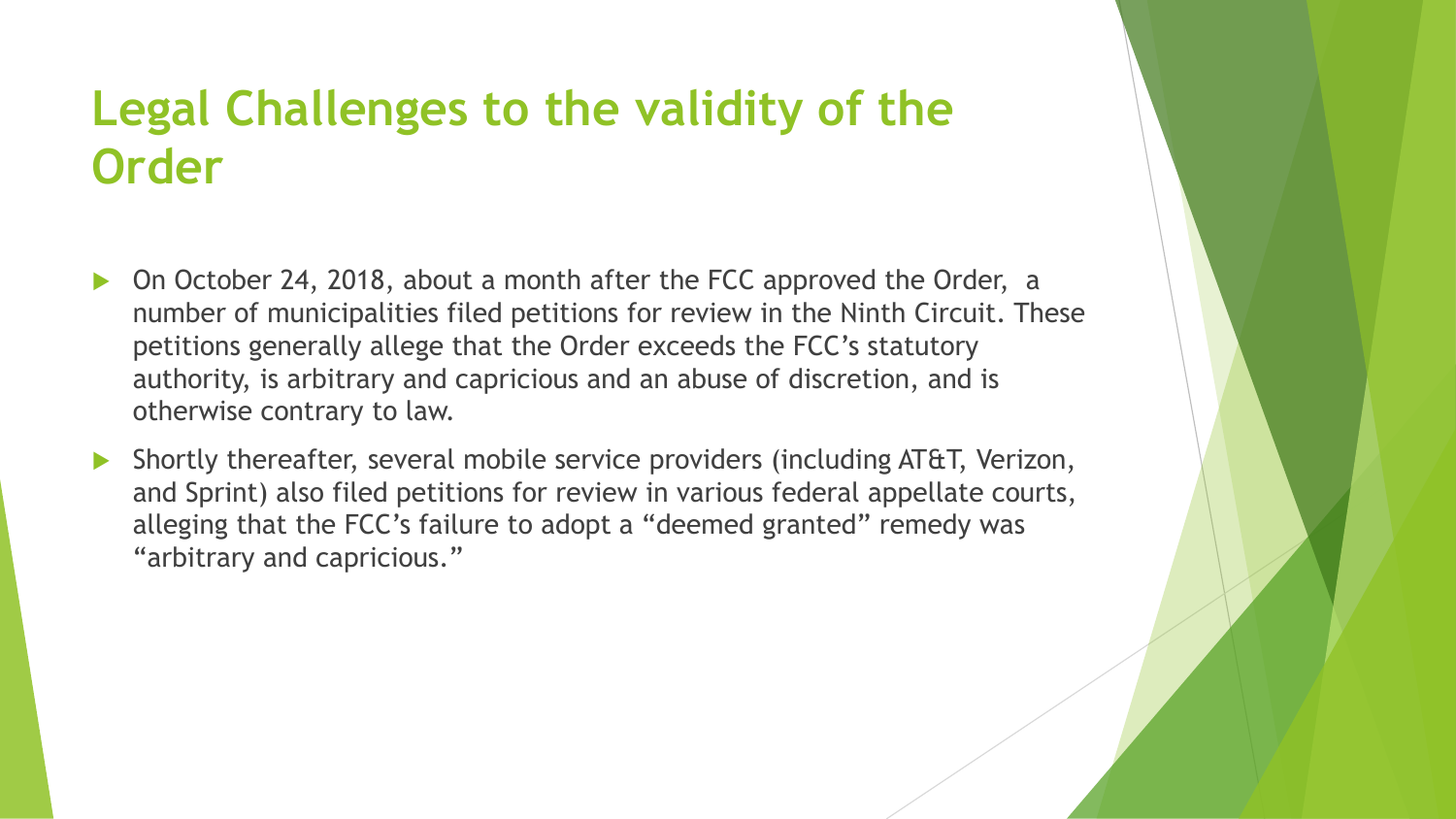# Legal challenges (2)

- While most of these petitions were initially consolidated in the Tenth Circuit, they have now all been transferred to the Ninth Circuit.
- Before transferring the petitions to the Ninth Circuit, however, **the Tenth Circuit denied petitioners' motion to stay the Order's effect pending the outcome of the litigation.**
- Consequently, while the Ninth Circuit is still scheduled to consider petitioners' challenges to the validity of the Order, **the Order has been effective since January 14, 2019.**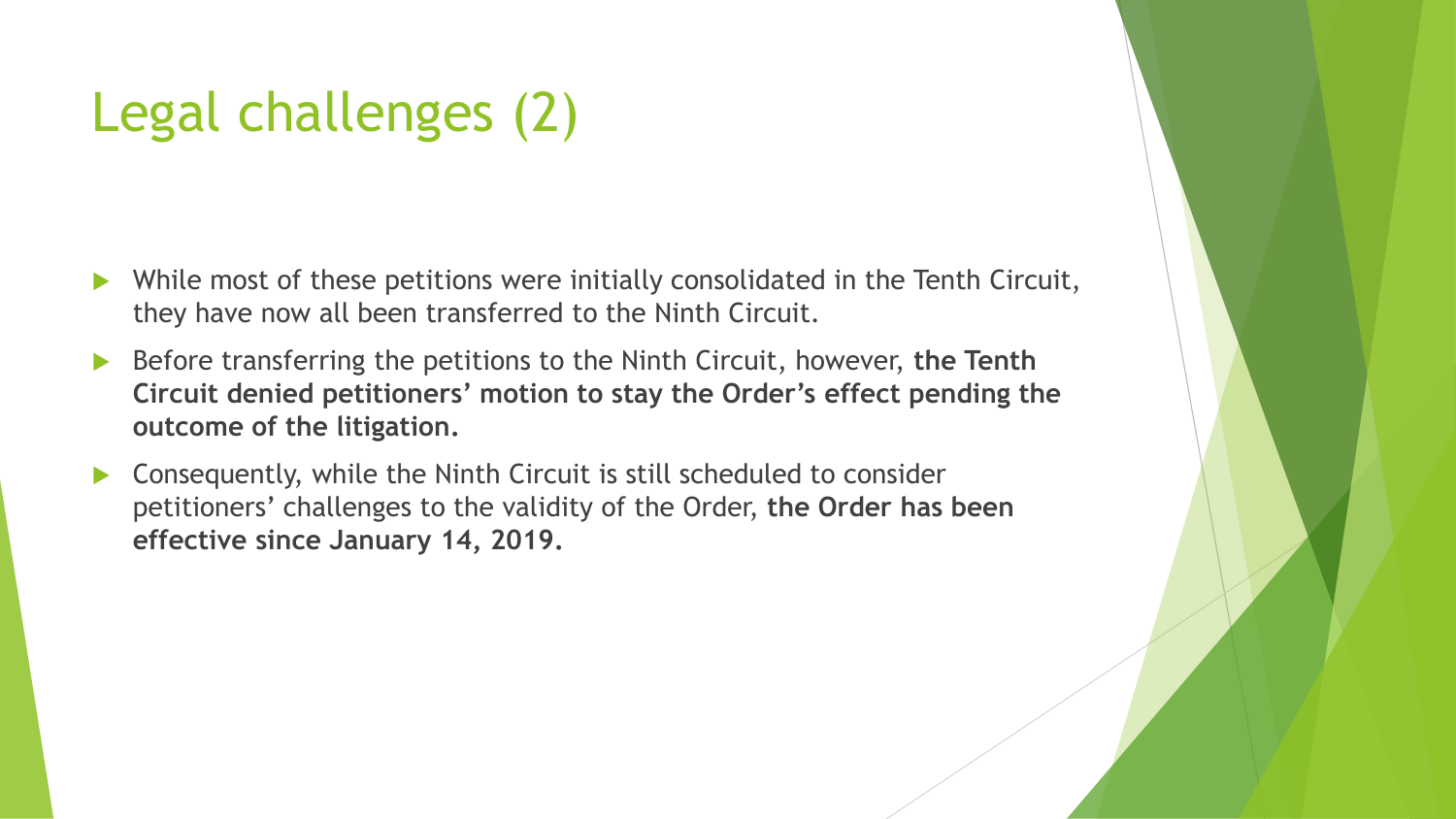#### **Notable decision-Historic and environmental review**

 The FCC cannot exempt from historic preservation review under the National Historic Preservation Act (NHPA), and environmental review under the National Environmental Policy Act (NEPA), construction of densely spaced small wireless facilities or small cell radio towers transmitting cellular signal and reducing a tribes' role in reviewing proposed construction of macrocell towers and other wireless facilities that remained subject to cultural and environmental review, as part of the FCC's effort to expedite rollout of next generation of wireless service known as 5G. FCC United Keetoowah Band of Cherokee Indians in Oklahoma v. Fed. Commc'ns Comm'n, 933 F.3d 728 (D.C. Cir. 2019)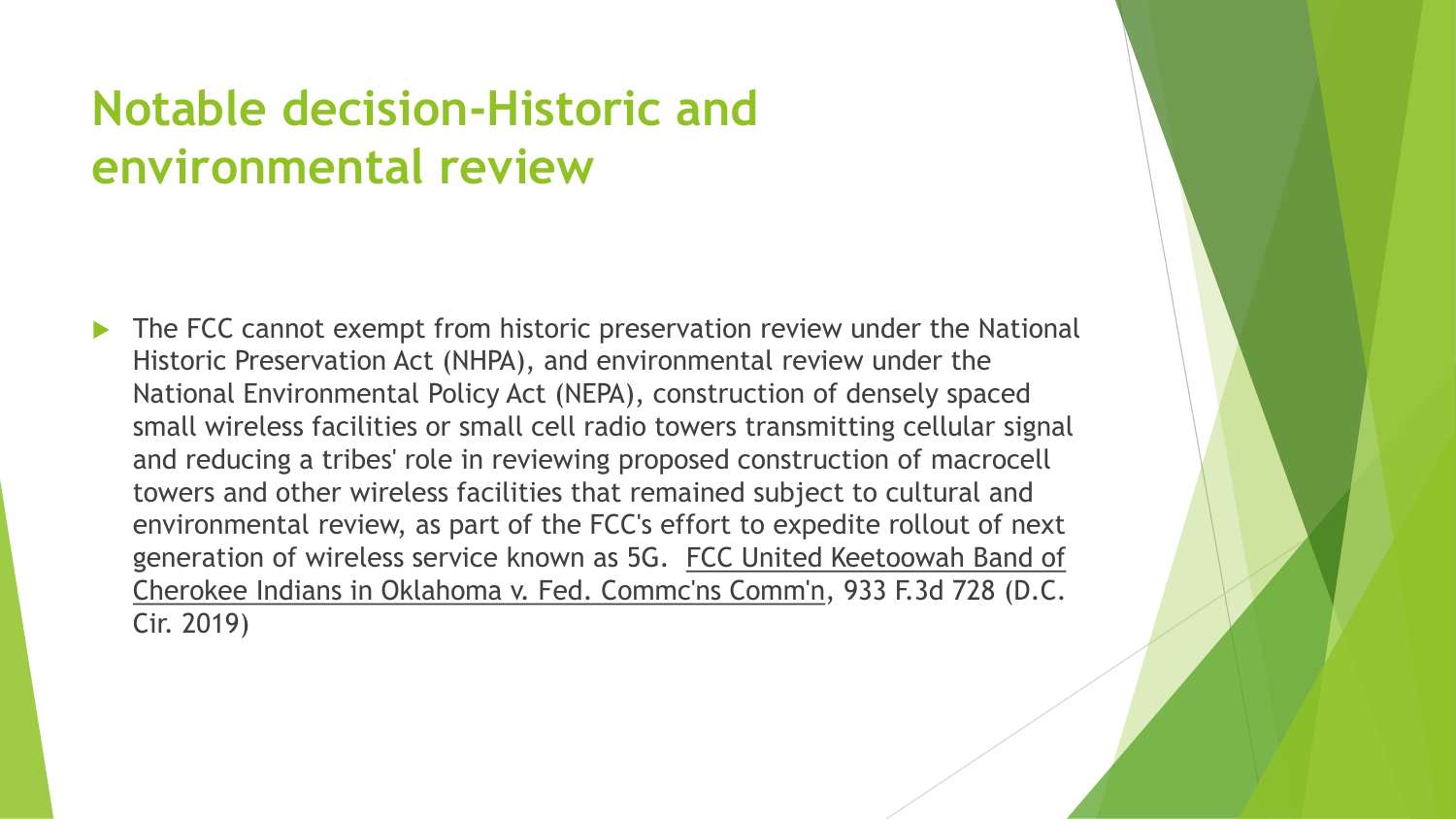# **Pending Ninth Circuit cases**:

- Oral argument held 2/10/2020.
- Sprint Corporation v. FCC Phone companies, various cities and counties, and public power groups and utilities petition for review of two orders of the Federal Communications Commission that will accelerate the installation of mobile broadband 5G technology in public rights-of-way across the United States. [FCC 18-133].
- City of Portland v. USA The City of Portland and various power companies petition for review of two orders of the FCC – the declaratory portion of the Moratorium Order and the Small Cell Order – that expressly preempt state or local measures that prohibit interstate communications services. [18-111]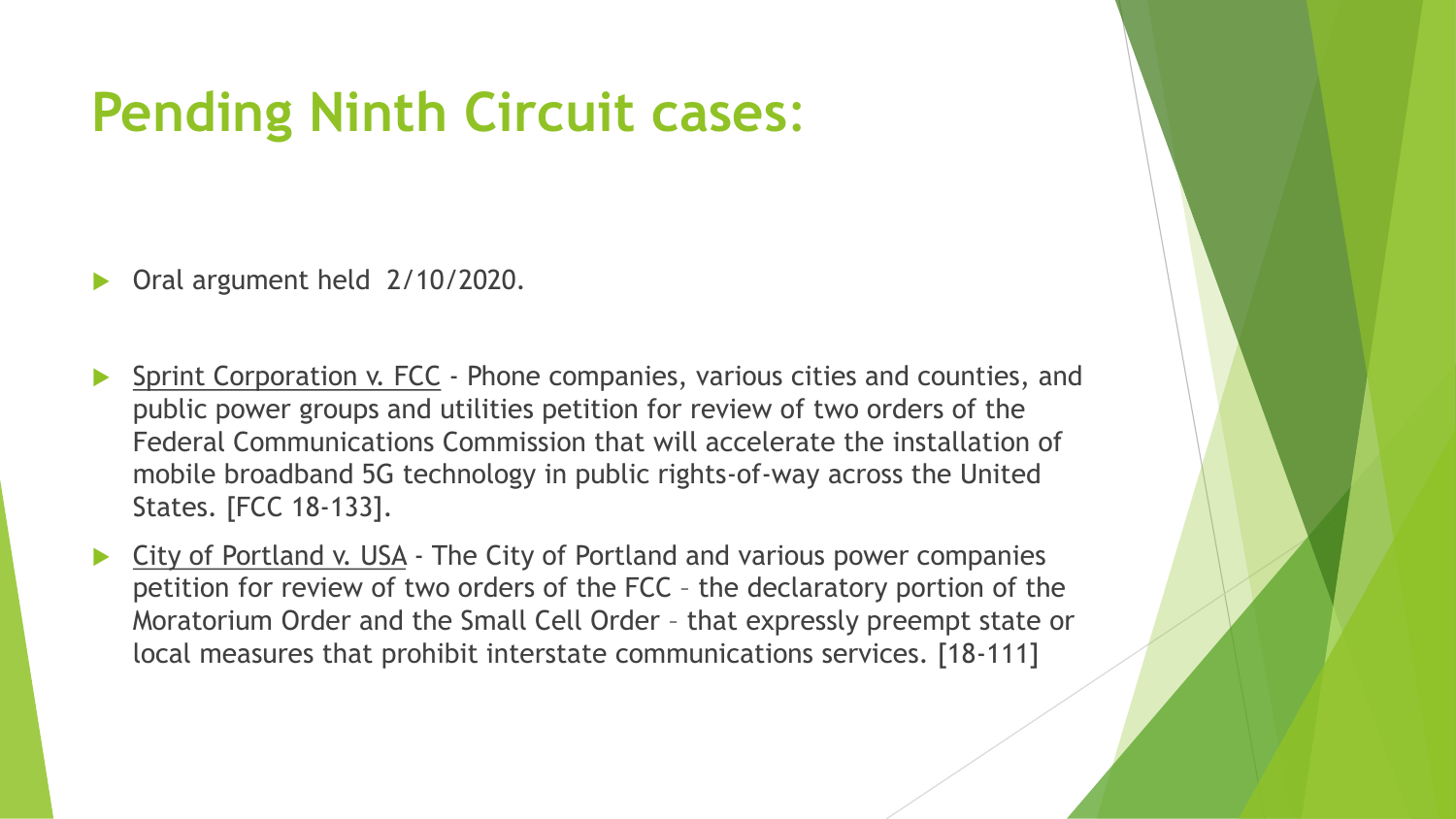#### Legal challengespossible prohibition v. actual prohibition

- One source of contention is the validity of the FCC's "material inhibition" standard.
- In particular, the FCC will likely need to grapple with the Ninth Circuit case Sprint Telephony PCS, L.P. v. County of San Diego. In County of San Diego, the Ninth Circuit overturned its prior decision in City of Auburn v. Qwest Corp., which held that Section 253 preempts state and local regulations whenever they "create a substantial . . . barrier" to the provision of services. The court reasoned that the City of Auburn mistakenly read Section 253 to preempt laws that "may" have the "effect of prohibiting" service, rather than only preempting laws that actually have the "effect of prohibiting service."
- **Consequently, it adopted a narrower standard, holding that plaintiffs "must show actual or**" effective prohibition, rather than the mere possibility of prohibition."
- In light of this holding, a key issue will likely be whether County of San Diego forecloses the FCC's interpretation.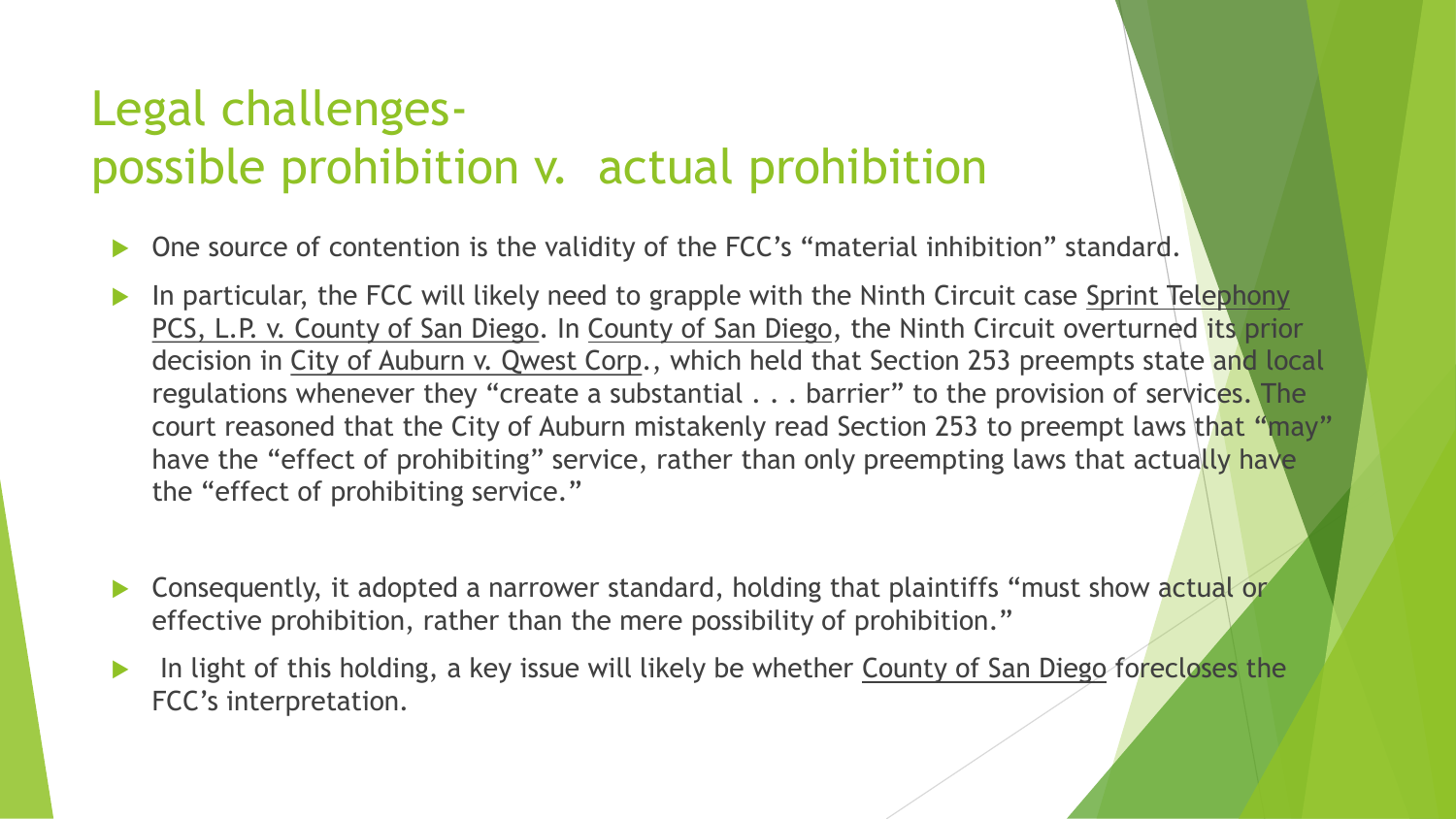# Legal challenges- "deemed granted" remedy

- In addition to the preemption standard, another issue will likely be whether the FCC's decision not to include a "deemed granted" remedy for shot clock violations was arbitrary and capricious under Section 706 of the Administrative Procedure Act
- ▶ To prevail under this standard, the mobile service providers will likely need to make fact-specific arguments showing that, for example, the FCC failed to grapple adequately with evidence in the record or failed to address an important argument related to the "deemed granted" remedy.
- Ultimately, however, arbitrary and capricious review generally favors the FCC as the Ninth Circuit has described it as "highly deferential."
- Uphill battle for the carriers.